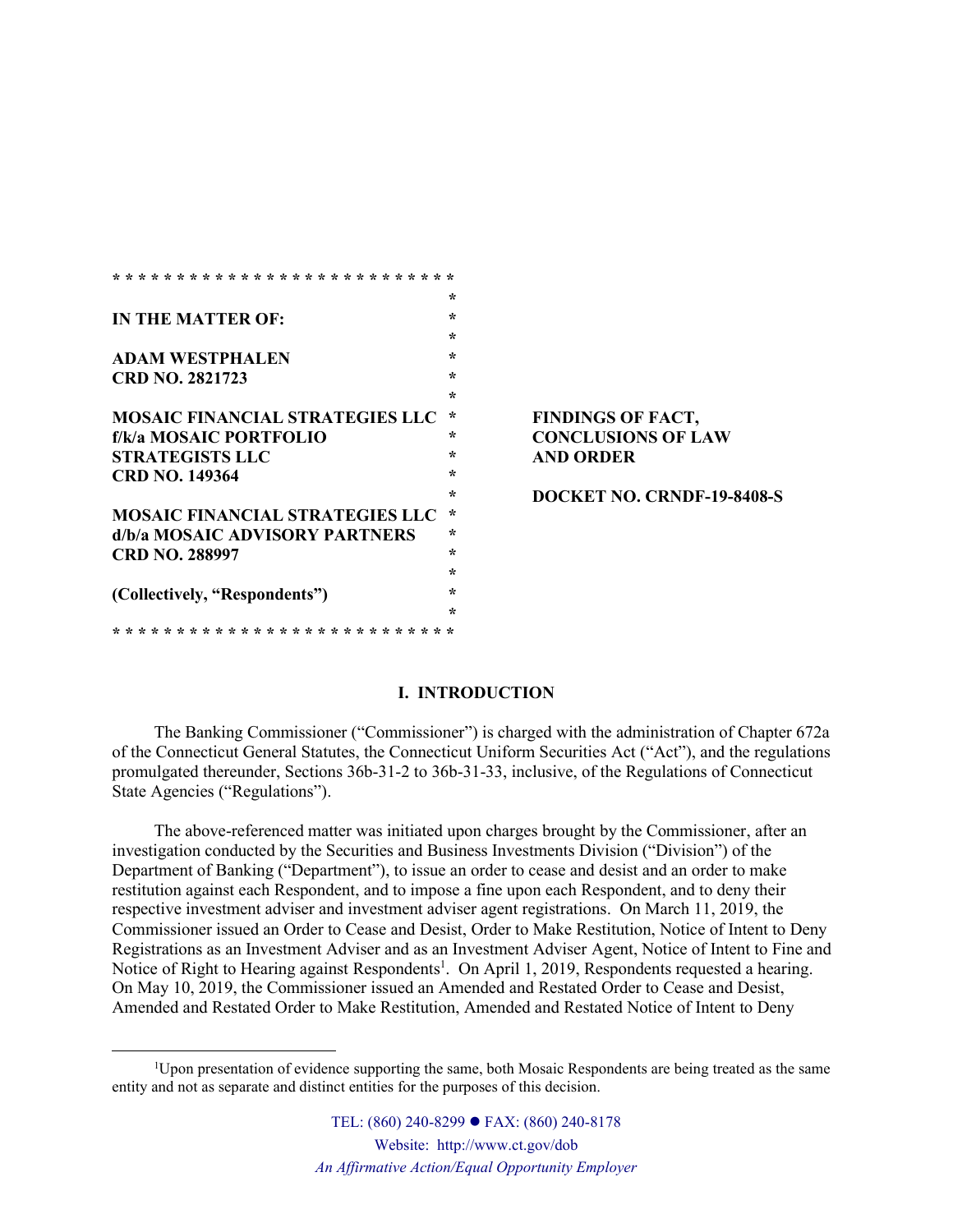Registrations as an Investment Adviser and as an Investment Adviser Agent, Amended and Restated Notice of Intent to Fine and Notice of Right to Hearing against Respondents ("Amended Notice").

The Commissioner alleged in the Amended Notice that: (1) Respondents failed to amend one or more of their Form ADV and Form U4 filings, in violation of Section 36b-31-14e of the Regulations; (2) Mosaic Financial Strategies LLC f/k/a Mosaic Portfolio Strategists LLC and Mosaic Financial Strategies LLC d/b/a Mosaic Advisory Partners (collectively, "Mosaic") transacted business as an investment adviser in Connecticut absent registration, in violation of Section  $36b-6(c)(1)$  of the Act; (3) Westphalen transacted business as an investment adviser agent of Mosaic in Connecticut absent registration, in violation of Section 36b-6(c)(2) of the Act; (4) Westphalen offered and/or sold securities from Connecticut to at least one investor, which securities were not registered in Connecticut under the Act nor the subject of a filed exemption claim or claim of covered security status, in violation of Section 36b-16 of the Act; (5) Westphalen transacted business as an agent of issuer of Omni Oil and Gas, Inc., and Triton Investment Partners LLC in Connecticut absent registration, in violation of Section 36b-6(a) of the Act; (6) the conduct of Westphalen constitutes, in connection with the offer, sale or purchase of any security, directly or indirectly employing a device, scheme or artifice to defraud, making an untrue statement of a material fact or omitting to state a material fact necessary in order to make the statements made, in the light of the circumstances under which they are made, not misleading, or engaging in an act, practice or course of business which operates or would operate as a fraud or deceit upon a person, in violation of Section 36b-4(a) of the Act; (7) Mosaic filed a Connecticut Supplement form containing a statement which was, at the time and in the light of the circumstances under which it was made, false or misleading in a material respect, and during testimony given to the Division, Westphalen made certain statements on the record which were, at the time and in the light of the circumstances under which they were made, false or misleading in a material respect, both in violation of Section 36b-23 of the Act; and (8) Mosaic failed to retain its investment advisory records in accordance with legal requirements, in violation of Section 36b-14(a)(1) of the Act and Section 36b-31-14b(a) of the Regulations.

After due notice, a hearing was held at the Department on September 26, 2019, October 3, 2019, December 6, 2019, December 10, 2019 and January 15, 2020. The hearing was conducted in accordance with Chapter 54 of the Connecticut General Statutes, the "Uniform Administrative Procedure Act", and the Department's contested case regulations, Sections 36a-1-19 to 36a-1-57, inclusive, of the Regulations of Connecticut State Agencies.

Having read the entire record, including testimony of the witnesses and documentary evidence, I make the following findings of fact and conclusions of law based on the preponderance of evidence in the record.

### **II. FINDINGS OF FACT**

1. On March 11, 2019, the Commissioner issued an Order to Cease and Desist, Order to Make Restitution, Notice of Intent to Deny Registrations as an Investment Adviser and as an Investment Adviser Agent, Notice of Intent to Fine and Notice of Right to Hearing against Respondents. (HO Ex. 1; Tr. 1 at  $14.$ )<sup>2</sup>

<sup>2</sup>Parenthetical references relate to exhibits entered into the hearing record by the Hearing Officer ("HO Ex."), the Department ("DOB Ex.") or the Respondents ("Resp. Ex."). Transcript ("Tr.") pages reflect where an exhibit was entered into the record or where relevant testimony was given. "Tr. 1" refers to the hearing held on September 26, 2019; "Tr. 2" refers to the continued hearing held on October 3, 2019; "Tr. 3", December 6, 2019; "Tr. 4", December 10, 2019; and "Tr. 5", January 15, 2020.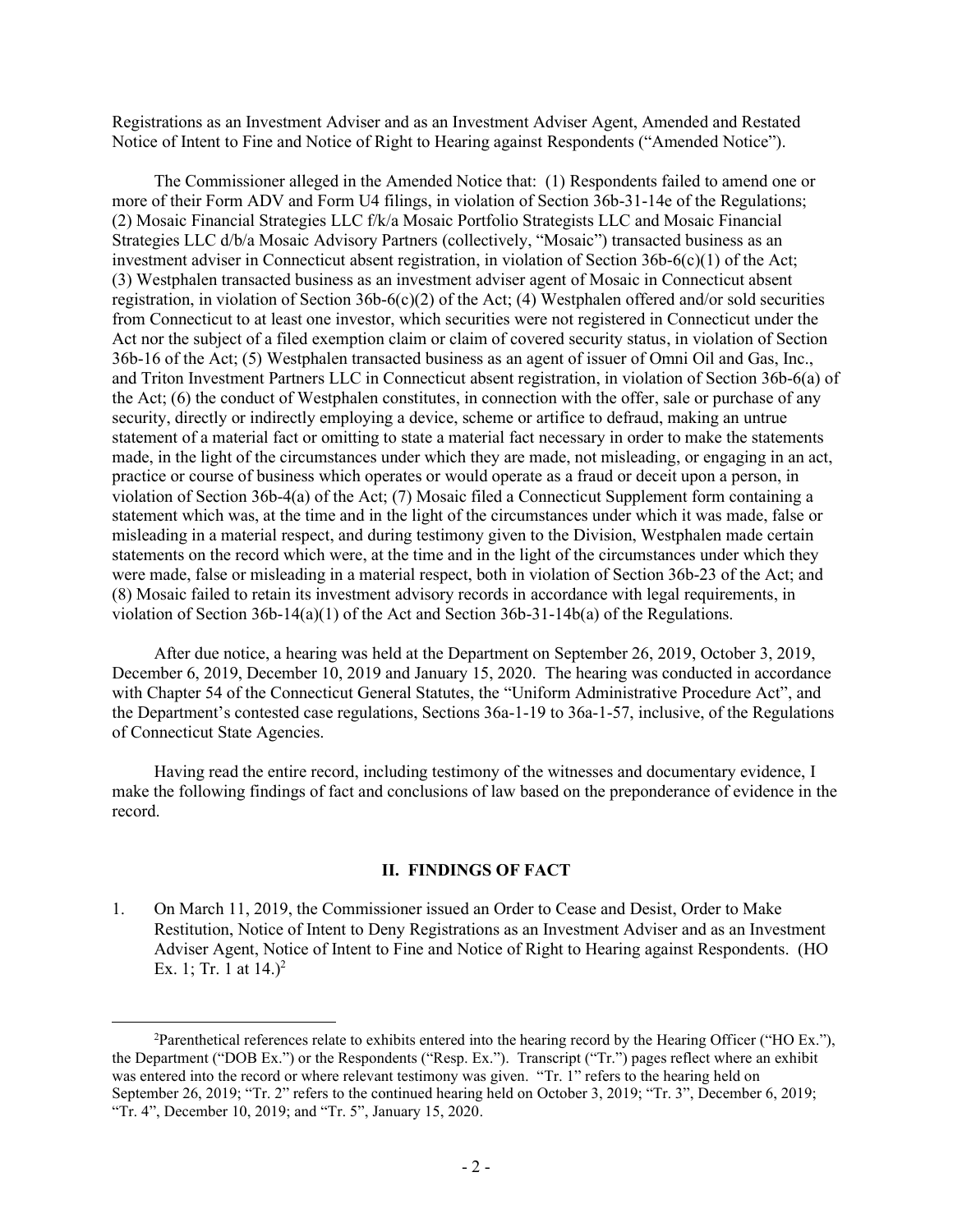- 2. On April 1, 2019, the Department received a written request for a hearing from Westphalen on behalf of all Respondents. (HO Ex. 1.)
- 3. On April 8, 2019, the Commissioner appointed Attorney Jeffrey Schuyler as Hearing Officer and scheduled the hearing for May 30, 2019. (HO Ex. 1.)
- 4. On May 10, 2019, the Commissioner issued an Amended and Restated Order to Cease and Desist, Amended and Restated Order to Make Restitution, Amended and Restated Notice of Intent to Deny Registrations as an Investment Adviser and as an Investment Adviser Agent, Amended and Restated Notice of Intent to Fine and Notice of Right to Hearing against Respondents. (HO Ex. 3; Tr. 1 at 15.)
- 5. On May 14, 2019, the Hearing Officer continued the hearing to June 27, 2019 due to Respondents' request to engage counsel. (HO Ex. 4 at 3; Tr. 1 at 15.)
- 6. On May 20, 2019, the Hearing Officer continued the hearing to July 9, 2019 due to the unavailability of a Division witness. (HO Ex. 4 at 1.)
- 7. On June 14, 2019, the Hearing Officer received an Appearance on behalf of Respondents from Richard Slavin and Ari J. Hoffman, attorneys with Cohen and Wolf, P.C., coupled with a request to continue the hearing scheduled for July 9, 2019. (HO Ex. 2; Tr. 1 at 15.)
- 8. On July 10, 2019, the Hearing Officer continued the hearing to September 26, 2019 by agreement of the parties. (HO Ex. 5 at 5-6; Tr. 1 at 15.)
- 9. Attorney Elena Zweifler appeared at the hearing on behalf of the Division. (Tr. 1 at 4.)
- 10. Attorneys Richard Slavin and Ari J. Hoffman from Cohen and Wolf, P.C., appeared at the hearing on behalf of all Respondents. (Tr. 1 at 4-5; Tr. 2 at 2.)
- 11. On December 4, 2019, the Hearing Officer received a Notice of Withdrawal from Attorney Hoffman withdrawing the Appearance of Attorneys Slavin and Hoffman, stating that they no longer represented any named Respondent in this matter. (HO Ex. 7; Tr. 3 at 3-4.)
- 12. Westphalen appeared at the subsequent hearings on behalf of all Respondents following the Notice of Withdrawal of counsel. (Tr. 3 at 3-4; Tr. 4 at 2; Tr. 5 at 2.)
- 13. Mosaic Portfolio Strategists LLC is a Connecticut limited liability company formed on December 24, 2008. On October 12, 2012, Mosaic Portfolio Strategists LLC filed with the Connecticut Secretary of State to change the firm's name to Mosaic Financial Strategies LLC. Mosaic Portfolio Strategists LLC and Mosaic Financial Strategies LLC are collectively referred to as "Mosaic". Mosaic also did business as Mosaic Advisory Partners and Mosaic College Planners from approximately 2013 to approximately 2016. (Tr. 1 at 49-50; DOB Ex. 2.)
- 14. Westphalen is the sole managing member and control person of Mosaic. (DOB Ex. 2; Tr. 1 at 49; Tr. 4 at 9.)
- 15. Triton Investment Partners LLC ("Triton") was a Connecticut limited liability company formed by Westphalen on April 14, 2003 and dissolved on August 17, 2017, with a business address of 40 Maple Road, Easton, Connecticut. (HO Ex. 3 at 7; DOB Ex. 2.)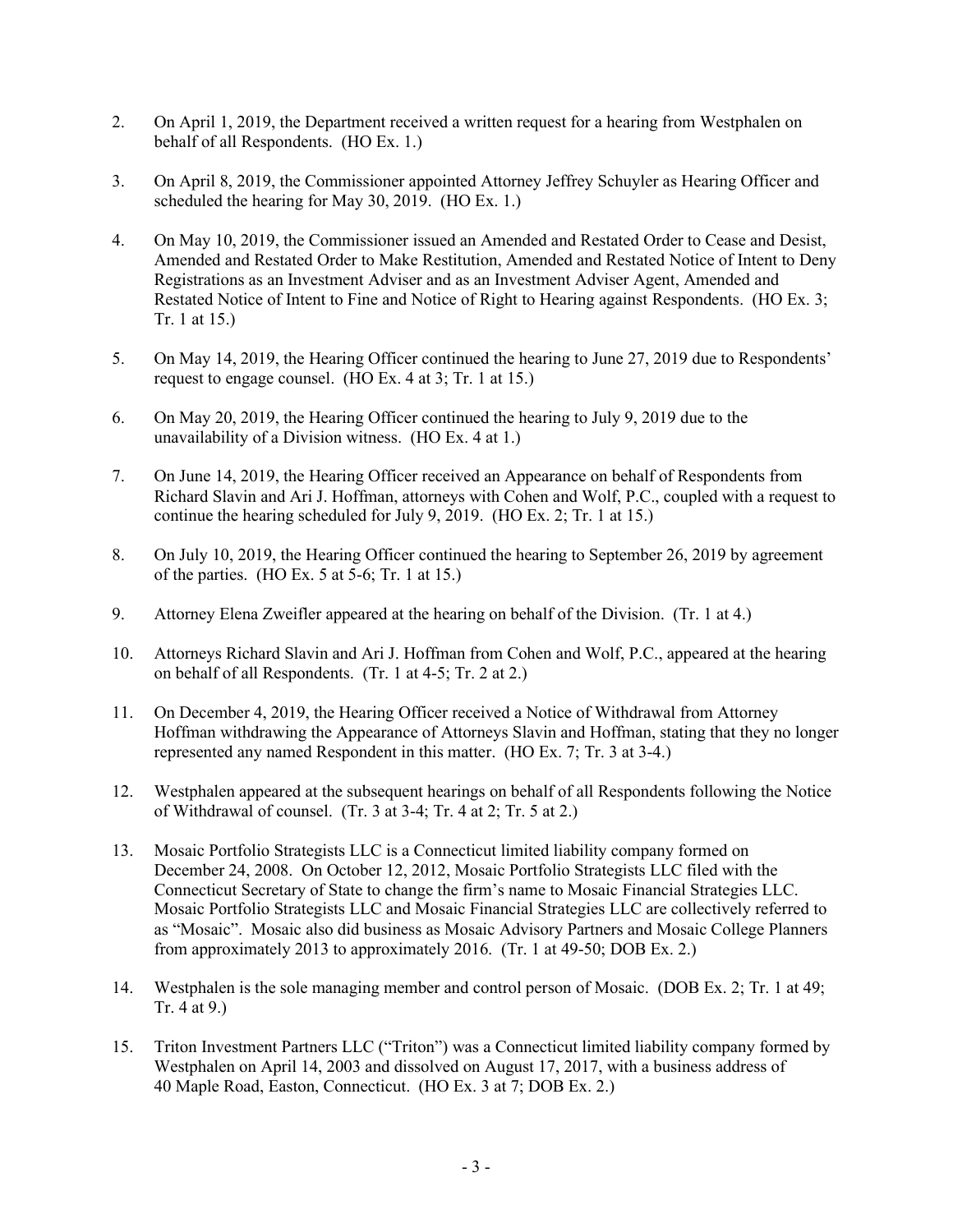- 16. Westphalen was the sole member of Triton. (DOB Ex. 2 at 4; Tr. 4 at 9.)
- 17. Westphalen was also actively involved in Vista Financial Strategies LLC and Vista Investment Advisors LLC, both Connecticut limited liability companies formed in 2000. Vista Financial Strategies LLC and Vista Investment Advisors LLC are collectively referred to as "Vista". (HO Ex. 3 at 4; Tr. 1 at 45.)
- 18. Westphalen's current address is 40 Maple Road, Easton, Connecticut. (HO Ex. 3 at 3; Tr. 4 at 5.)
- 19. Mosaic maintained a principal place of business at 21 Bridge Square, Third Floor, Westport, Connecticut, and Westphalen presumably conducted all of Mosaic's business activities from this same address or from his home address, both in Connecticut. (DOB Ex. 2.)
- 20. Mosaic was registered with the Division as an investment adviser under the Act from April 28, 2009 to December 31, 2014 under Central Registration Depository ("CRD") Number 149364. (DOB Ex. 1; Tr. 1 at 41-43.)
- 21. On or about March 26, 2009, Westphalen, on behalf of Mosaic Portfolio Strategists LLC filed a Form ADV, Uniform Application for Investment Adviser Registration, in order to complete its initial registration application. (DOB Ex. 3; Tr. 1 at 57.) At the time of filing, the Form ADV indicated the advisory services to be offered by Mosaic were portfolio management for individuals and/or small businesses, portfolio management for business or institutional clients, publications or periodicals or newsletters and market timing services. (Tr. 1 at 59; DOB Ex. 3 at 8.)
- 22. On or about March 26, 2009, Westphalen filed a Form U4, Uniform Application for Securities Industry Registration or Transfer, to register as an investment adviser agent of Mosaic, wherein Westphalen did not disclose that he was involved in any other business activities. (Tr. 1 at 65-67; DOB Ex. 4.)
- 23. Mosaic's Form ADV filed on March 26, 2009, did not include any disclosure of Mosaic College Planners as a business activity or as an affiliate. (Tr. 1 at 59, 61; DOB Ex. 3 at 9-10, 25.)
- 24. Mosaic's Form ADV filed on March 26, 2009, did not include any disclosure of Triton Investments as a business activity or as an affiliate. (Tr. 1 at 61; DOB Ex. 3 at 9-10, 25.)
- 25. Mosaic's Form ADV filed on March 26, 2009, did not include any disclosure of Vista as an outside business activity or make any disclosures of like kind. (Tr. 1 at 61-62; DOB Ex. 3 at 9-10, 25.)
- 26. On June 1, 2011, Mosaic Portfolio Strategists LLC filed a Form ADV Other-Than-Annual Amendment solely to amend Item 6, "Other Business Activities", to indicate that it was a futures commission merchant, commodity pool operator or commodity trading advisor. No other business activities were disclosed in this Amendment. (Tr. 1 at 63-65; DOB Ex. 3 at 30.)
- 27. On November 21, 2011, Westphalen filed a U4 Amendment, and the answer to question 13, Other Business, indicated that Westphalen was not currently engaged in any other business. (Tr. 1 at 67-68; DOB Ex. 4 at 14.)
- 28. On November 22, 2011, Westphalen filed a U4 Amendment, and the answer to question 13, Other Business, indicated that Westphalen was not currently engaged in any other business. (Tr. 1 at 68-69; DOB Ex. 4 at 15.)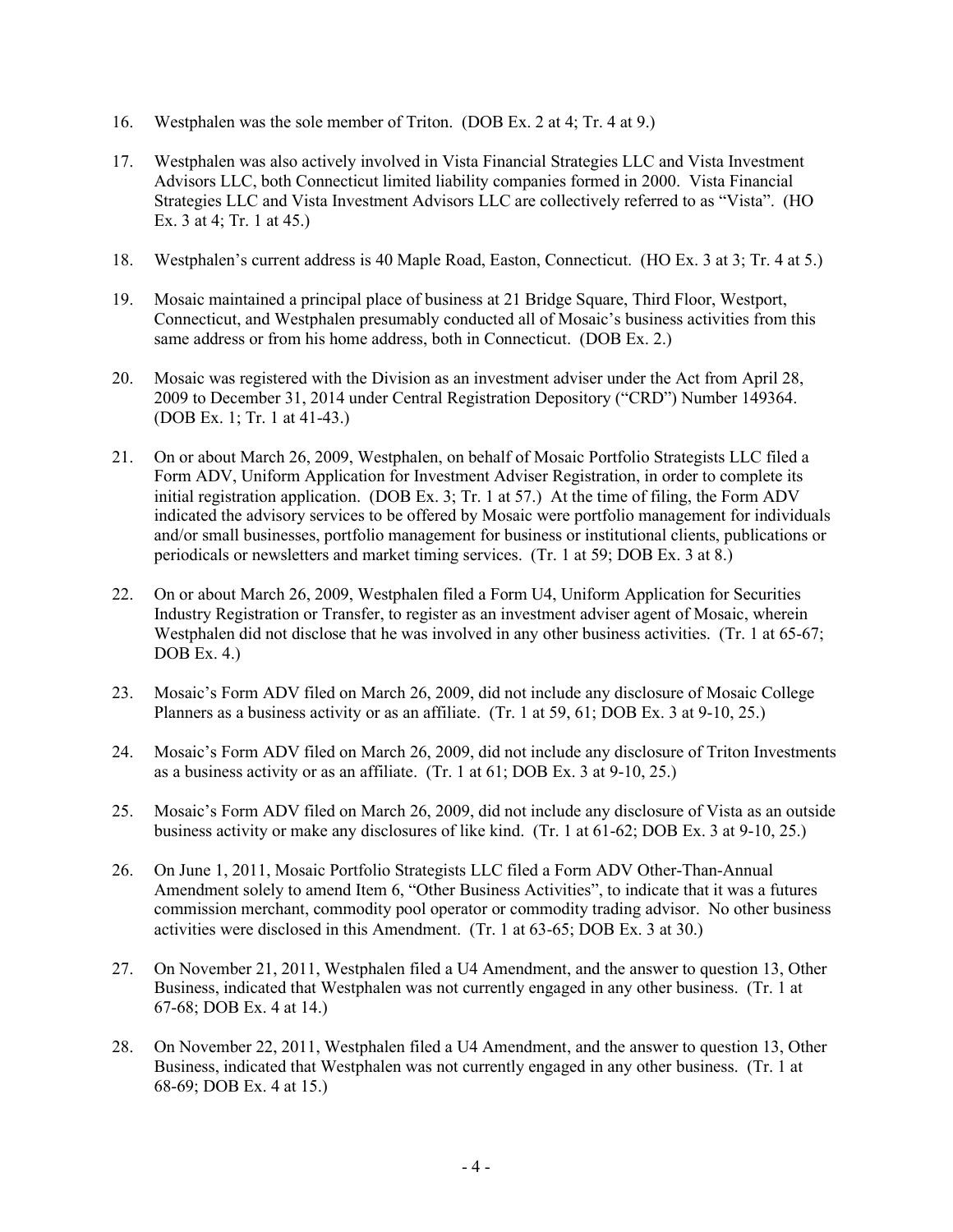- 29. On February 14, 2013, Westphalen filed a U4 Amendment, and the answer to question 13, Other Business, indicated that Westphalen was not currently engaged in any other business. (Tr. 1 at 69; DOB Ex. 4 at 16.)
- 30. On or about June 26, 2017, Westphalen filed a Form ADV, Uniform Application for Investment Adviser Registration and Report by Exempt Reporting Advisers on behalf of Mosaic Advisory Partners. (Tr. 2 at 157-158; DOB Ex. 26.)
- 31. The Division and Westphalen engaged in email correspondence following the June 26, 2017 filing wherein the Division requested and Westphalen produced, among other things, a Connecticut Supplement in which Westphalen certified that Mosaic had not rendered investment advisory services to any Connecticut resident and had not rendered investment advisory services from Connecticut to residents of any other jurisdiction. (DOB Ex. 27; Tr. 2 at 159; Tr. 3 at 10-11.)
- 32. Salvatore Cannata, Principal Financial Examiner with the Division, testified that in a Connecticut Supplement filed on July 25, 2017, Westphalen stated on behalf of Mosaic that he and it had not engaged in investment advisory business with a Connecticut resident or from Connecticut. (Tr. 3 at 10-11; DOB Ex. 27 at 3.)
- 33. On June 15, 2010, Mosaic Portfolio Strategists LLC entered into an Interactive Brokers ("IB") Institutional Services Customer Agreement ("IB Agreement") in which an omnibus account was established and maintained, investment advisory services were to be performed by Westphalen on behalf of Mosaic and advisory fees were fully disclosed and agreed upon by the clients of Mosaic in connection with said investment advisory services. (Tr. 1 at 148-158; DOB Ex. 7(B).)
- 34. On September 21, 2010, November 7, 2013 and April 4, 2017, Mosaic entered into Discretionary Trading Authorization Agreement for Advisor and Request to Send Trade Confirmations and Account Statements to Advisor ("Trading Agreements") with IB and customers of IB as the Advisor for said customers. (Tr. 1 at 155-159; DOB Exs. 7(C), 7(D), 7(E).)
- 35. The Trading Agreements allow for advisory fees to be deducted, allow all trade confirmations and statements to be sent directly to the advisor (Mosaic), authorize the advisor to engage in any and all trade activity in its discretion on behalf of the customer and grant the advisor full discretion to direct the trading on the account on the customer's behalf. (Tr. 1 at 155-159; DOB Exs. 7(C), 7(D), 7(E).)
- 36. One such Trading Agreement is dated April 4, 2017. (Tr. 1 at 158-159; DOB Ex. 7(E).) Mosaic was not registered as an investment adviser as of that date. (Tr. 1 at 159; DOB Ex. 1.)
- 37. Mr. Cannata testified that he received documentation from IB regarding advisory fees taken by Mosaic in connection with client accounts held at IB. (Tr. 1 at 160-165.) Mr. Cannata testified that advisory fees were taken by Mosaic in the amount of Twelve Thousand Three Hundred Sixty-Three and 00/100 Dollars (\$12,363) after the date of December 31, 2014. (Tr. 1 at 160, 165; Tr. 3 at 29- 31; DOB Ex. 8 at 20.)
- 38. Mr. Cannata testified that Mosaic provided investment advice by developing an S&P 500 Sector investment model and received investment advisory fees from an entity New Horizon Financial Strategies ("New Horizon") in the years 2016, 2017 and 2018, all of which when Mosaic was not registered as an investment adviser. (DOB Ex. 9; Tr. 1 at 165-171.)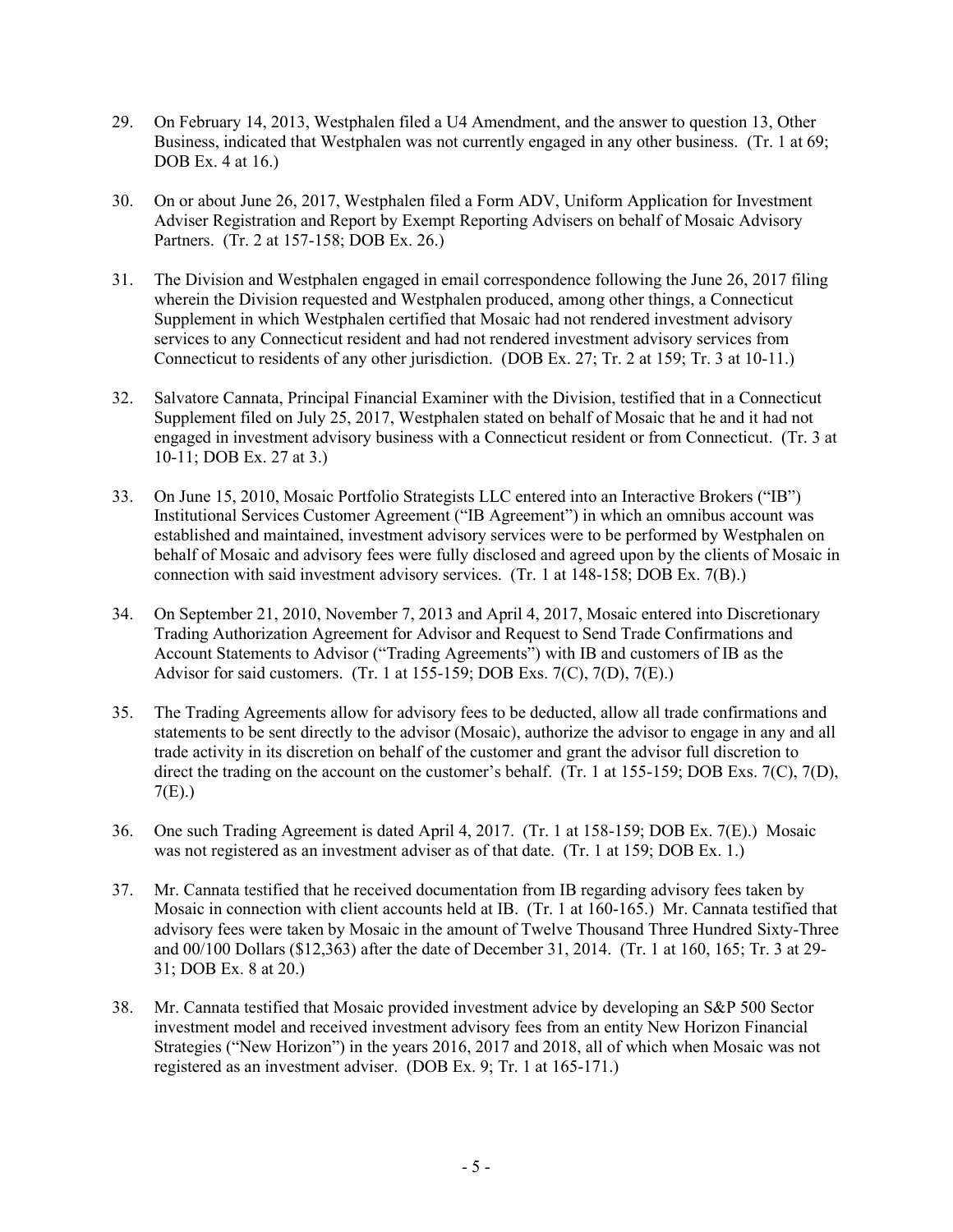- 39. Mr. Cannata testified that Westphalen was never registered as an agent of issuer for Omni Oil and Gas ("Omni"). (Tr. 1 at 177.)
- 40. Mr. Cannata testified that Omni was never registered as a security in the state of Connecticut. (Tr. 1 at 185-187; DOB Ex. 15.)
- 41. Mr. Cannata testified that Westphalen offered an investment in Omni to two (2) Connecticut residents. (Tr. 1 at 176, 190, 193; Tr. 4 at 78-79; DOB Exs. 12, 13, 16, 19.)
- 42. Mr. Cannata testified that under the Uniform Securities Act, promissory notes are considered securities. (Tr. 1 at  $205$ ; Tr. 4 at  $81$ .)
- 43. Mr. Cannata testified that Triton was never registered as a security in the state of Connecticut. (Tr. 1 at 185-187, 196; DOB Ex. 15.)
- 44. Mr. Cannata testified that Westphalen issued three (3) notes in Triton. (Tr. 1 at 198, 203-206; DOB Ex. 20.)
- 45. Mr. Cannata testified that Connecticut General Statutes Section 36b-23 prohibits the making of false or misleading statements. (Tr. 3 at 12; DOB Ex. 28.)
- 46. Mr. Cannata testified that on October 17, 2017, Westphalen filed a Form U4, Uniform Application for Securities Industry Registration or Transfer, to be an investment adviser agent of Mosaic Advisory Partners. (Tr. 3 at 12-13; DOB Ex. 29.)
- 47. Mr. Cannata testified that on January 18, 2018, Westphalen filed a Form ADV-W, Notice of Withdrawal from Registration as an Investment Adviser, on behalf of Mosaic Advisory Partners. (Tr. 3 at 13, DOB Ex. 30.)
- 48. Mr. Cannata testified that the Division issued a subpoena to Westphalen on January 12, 2018 seeking production of documents regarding his securities or investment advisory activities in and from Connecticut. (Tr. 3 at 13-14; DOB Ex. 31.)
- 49. Mr. Cannata testified that, although Westphalen did produce some documents in response to the subpoena, however, some relevant documents were not produced. Specifically, Mr. Cannata testified that one of the documents contained in DOB Ex. 7, the Interactive Brokers Institutional Service Customer Service Agreement, was not produced and should have been. (Tr. 3 at 14-15.)
- 50. Mr. Cannata testified that Westphalen provided on-the-record testimony on February 13, 2018, in which he stated that he produced all the documents called for by the subpoena. (Tr. 3 at 16-17; DOB Ex. 32 at 13.)
- 51. Mr. Cannata testified that a second subpoena was issued on December 17, 2018, to Westphalen. (Tr. 3 at 21, DOB Ex. 33.)
- 52. Mr. Cannata testified that some documents were produced in response to the second subpoena, but that other certain documents were not produced until September 2019. Specifically, Respondent's Exhibits 6, 15 and 16 were only produced by counsel just prior to the commencement of the hearing in this matter. (Tr. 3 at 21-24.)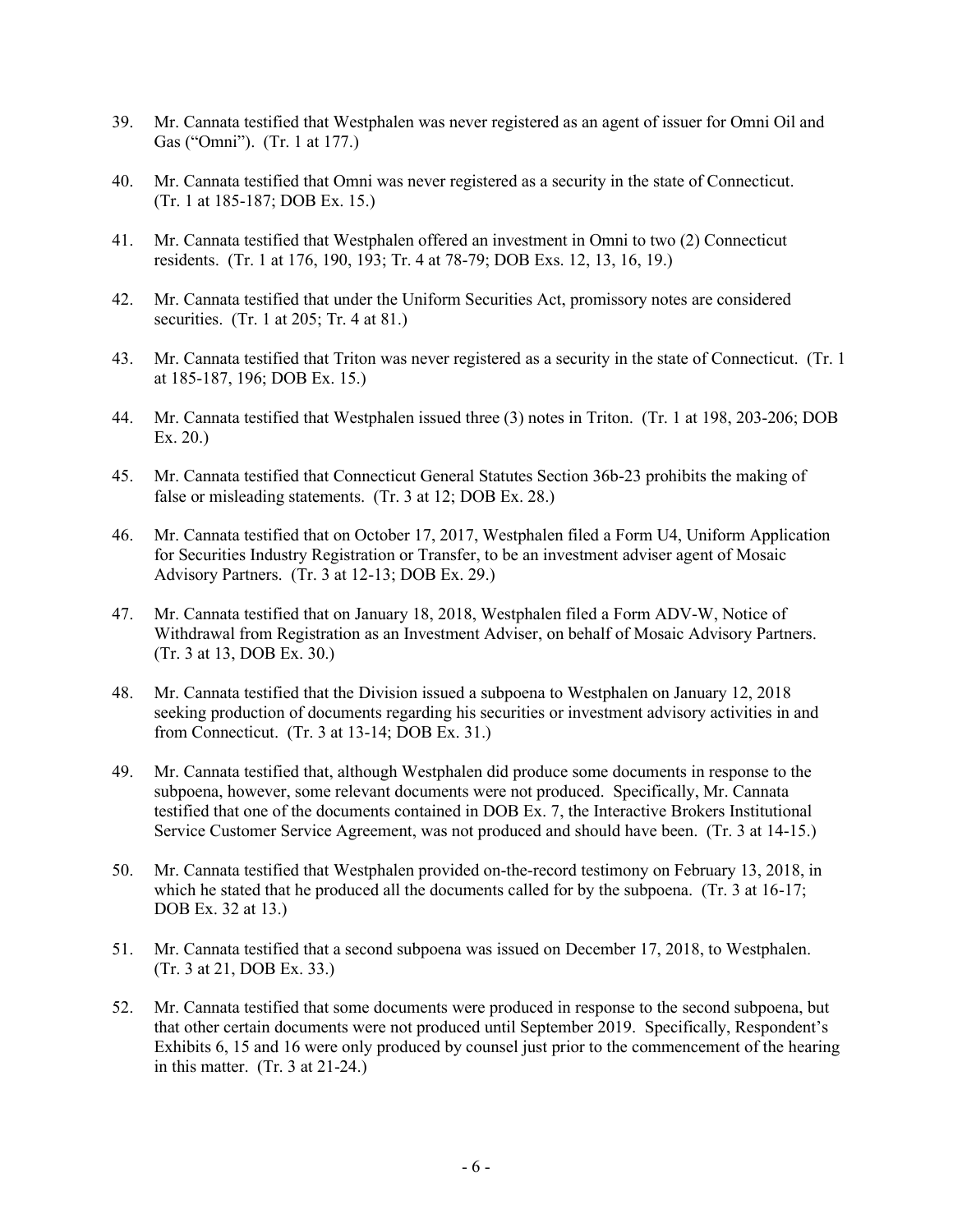- 53. Mr. Cannata testified that neither Mosaic College Planners nor Triton were disclosed on Mosaic's June 26, 2017 Form ADV. (Tr. 3 at 32-33; DOB Ex. 26.)
- 54. Mr. Cannata testified that neither Mosaic College Planners nor Triton were disclosed on Westphalen's October 17, 2017 Form U4. (Tr. 3 at 33; DOB Ex. 29.)
- 55. Mr. Cannata testified on cross-examination that Triton was an outside business activity and was required to be disclosed by Mosaic in its registration filings with the Division. (Tr. 3 at 47.)
- 56. Mr. Cannata testified on cross-examination that Mosaic College Planners was either a service of Mosaic or an outside business activity and/or rendering investment advice and, either way, was required to be disclosed by Mosaic in its registration filings with the Division. (Tr. 3 at 47-48.)
- 57. Westphalen testified that he was the sole member of Triton. (Tr. 4 at 9.)
- 58. Westphalen testified that he was the sole member of Mosaic. (Tr. 4 at 9.)
- 59. Westphalen testified that he did not disclose Triton or Vista in any Form ADV filings. (Tr. 4 at 12-13.)
- 60. Westphalen testified that he did not disclose Mosaic College Planners in any Form ADV filings. (Tr. 4 at 13.)
- 61. Westphalen testified that he charged and received fees in connection with an account with Emerald Planning in which Westphalen created a model that Emerald Planning would use for its own investment advising clients. Westphalen believed the fees were limited to his role as a chartered market technician, which was constructing the model and providing guidance on the model. Westphalen testified that this relationship terminated in July 2017. (Tr. 4 at 13-15.)
- 62. Westphalen testified that in connection with the model he created for Emerald Planning, he assisted in researching the subcomponents of the S&P 500 Index to provide risk return metrics for certain industry sectors, researched option expirations and provided risk parameters for each sector as it pertained to put options and created a monthly update weighting each sector. Thereafter, it was up to the advisor whether to use the model and how to use the model in the execution of trades for its clients. (Tr. 4 at 15-17, 41-46.)
- 63. Westphalen testified that after December 31, 2014, he performed work from his home in Connecticut or in New York City. (Tr. 4 at 15, 17.)
- 64. Westphalen testified that he was not an officer, owner, employee or agent of Omni, did not have a selling arrangement with Omni, was not authorized to effect contracts on behalf of Omni and did not have the ability to effect transfers of interest in any wells on behalf of Omni. (Tr. 4 at 18-19.)
- 65. Westphalen testified that he referred interested parties to Omni via a nonbinding indication of interest form. (Tr. 4 at 20, DOB Ex. 19 at  $5.$ )<sup>3</sup>

<sup>3</sup>Westphalen refers to Defendant's Exhibit 28 (Resp. Ex. 28) as an example, however it was not admitted into evidence.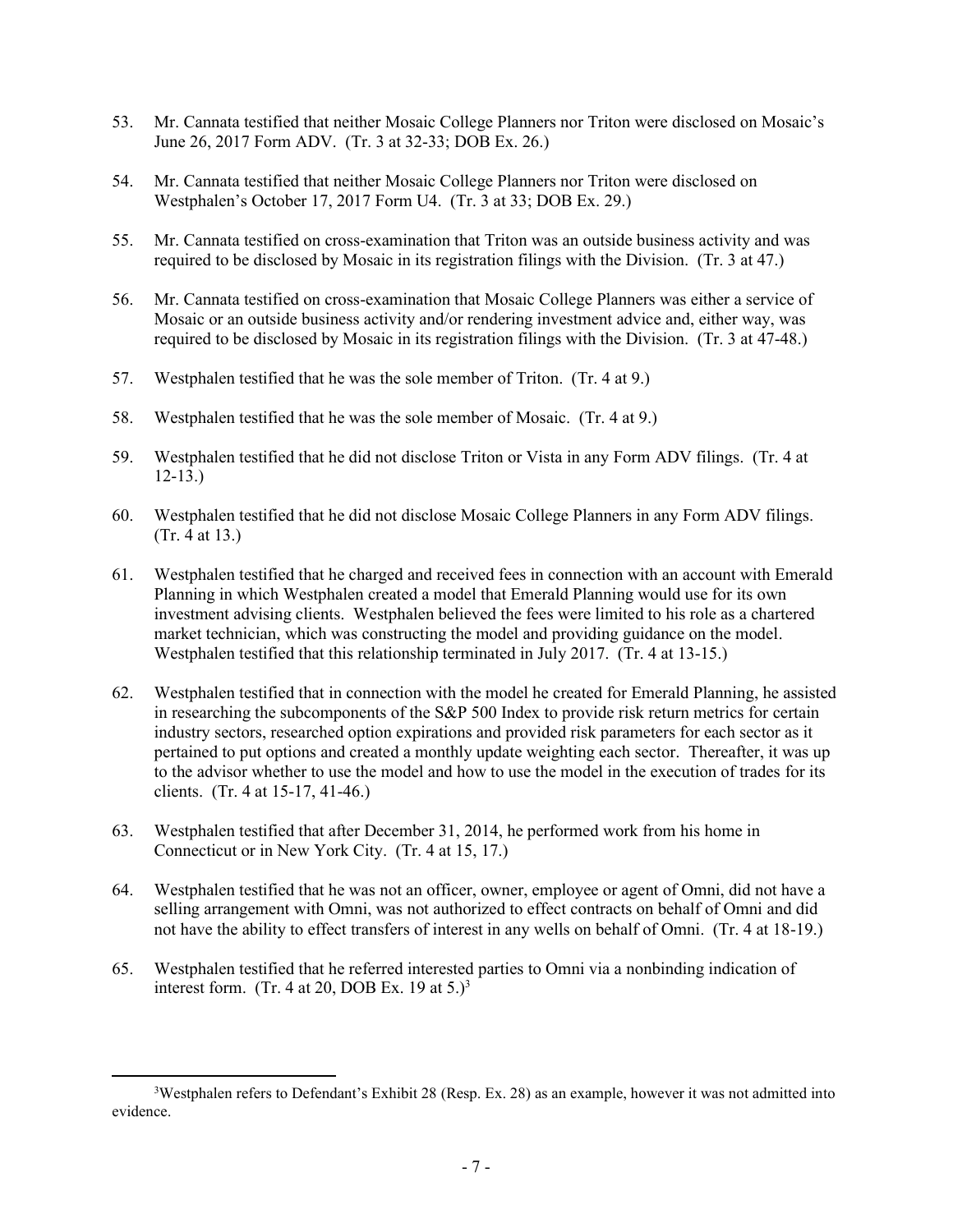- 66. Westphalen testified that Omni appealed to him as an investment because it is a non-reportable asset, offers tax benefits and potential income from oil production. (Tr. 4 at 21.)
- 67. Westphalen testified that he presented other options to Investors A and B in addition to Omni. (Tr. 4 at 21-22.)
- 68. Westphalen testified that he believed Omni would have qualified for an exemption under Rule 506b. (Tr. 4 at 24-27; Resp. Ex. 33.)
- 69. Westphalen testified that Investor C was part of "nine purchasers" in Triton through promissory notes. He classified the promissory notes as a loan, so he did not provide Investor C with offering documents. (Tr. 4 at 29-30, 53; DOB Exs. 20, 21.)
- 70. Westphalen testified that some promissory notes with terms longer than nine months are securities under the Act. (Tr. 4 at 30.)
- 71. Westphalen testified that the Triton notes were eligible for covered securities status under Section 36b-21(b)(15) of the Act. (Tr. 4 at 30-31; DOB Ex. 21.)
- 72. Westphalen testified that thousands of trades were executed in Triton to show how the funds were used and referred to Respondent's Exhibits 13, 14 and 15 to exemplify the same, however, these exhibits were not entered into evidence. (Tr. 4 at 31.)
- 73. Westphalen testified that Mosaic billed clients in arrears. (Tr. 4 at 14, 37-38; DOB Ex. 38.)
- 74. Westphalen testified that Mosaic charged a fee in connection with a client account held at IB in March 2015, but did not state what that fee was for. Westphalen further stated that he did not have any documentation that such specific client relationship ended in 2014 due to the laptop spill. (Tr. 4 at 38-39; DOB Ex. 39.)
- 75. Westphalen testified that he never filed anything with regard to an exemption with the Division for Triton. (Tr. 4 at 47-48.)
- 76. Westphalen testified that the majority of his client documents and investment advisory documents were on his laptop, which got water spilled on it, and that there was no duplicate set, flash drive or other back up to those documents. (Tr. 4 at 49.)
- 77. Westphalen testified, in connection with his failure to produce subpoenaed documents, that his laptop and logic board were immersed in water due to a spill in or about June 2017. (Tr. 4 at 32-33.) Westphalen produced an exhibit of an email chain with PENSCO Trust Company from 2019 regarding requests for records to illustrate attempts to obtain records. (Tr. 4 at 33-35; Resp. Ex. 34.)
- 78. Westphalen testified that he did not dispute that Defendant's Exhibit 6 (Chase Bank Account Ending \*\* 0965, dated  $11/1/08 - 11/28/08$ ), Exhibit15 (MF Global, Inc. Monthly Account Statement, dated 4/30/10), Exhibit 16 (Triton Investment Partners LLC "Baseline" P & L statement, dated 12/1/08 – 12/31/12, with additional Options Express Statements), Exhibit 17 (Self Directed IRA Loan Agreement dated 4/18/11), Exhibit 18 (Note, dated 5/19/09), Exhibit 21 (Mosaic College Planners Slideshow) and Exhibit 30 (EFC Analysis for Investor B, dated October 2014) were all responsive to the Division's subpoena, but they were not produced by Mosaic or Westphalen. (Tr. 4 at 62-66.)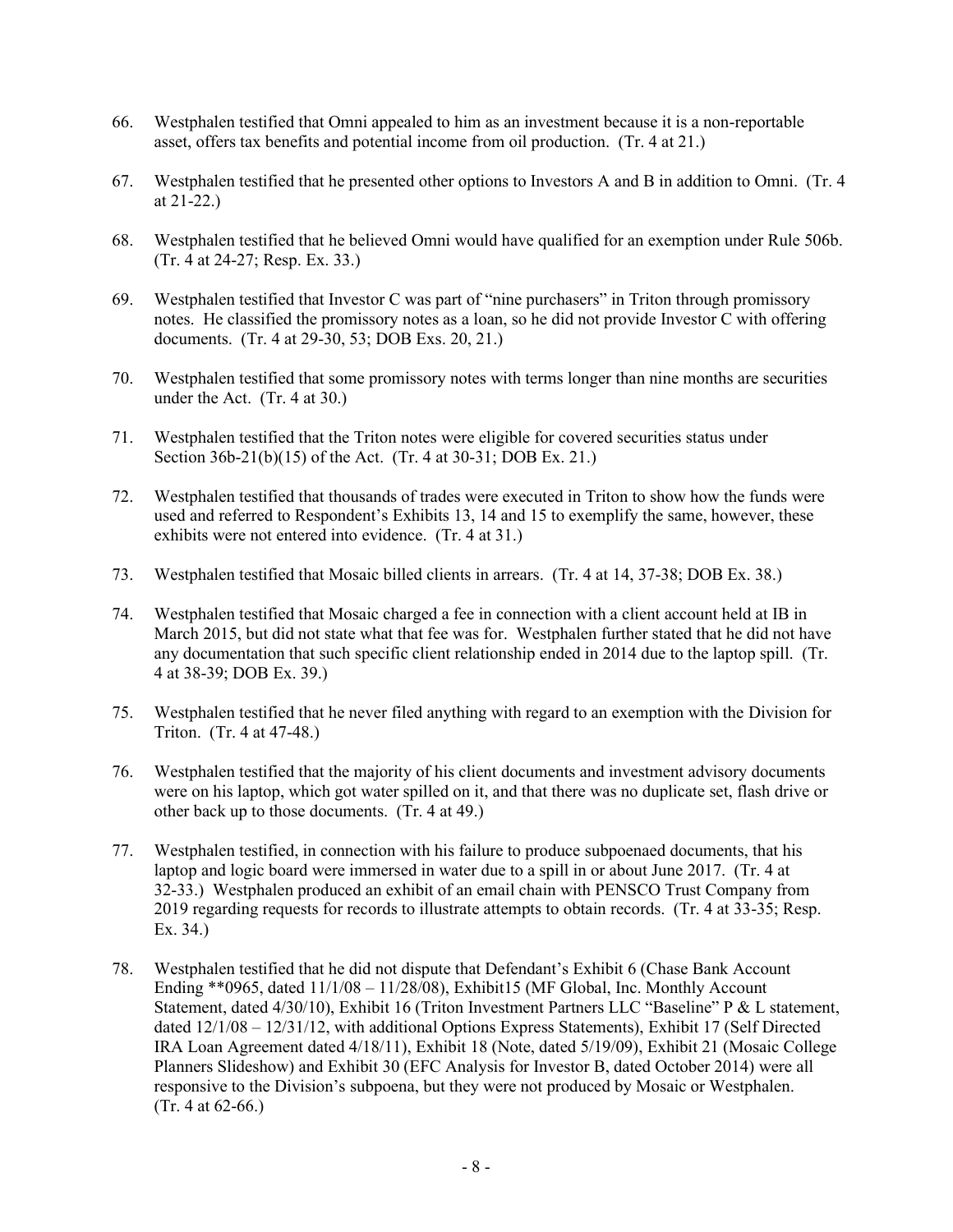- 79. Westphalen testified that on or about October 31, 2013, September 20, 2014, November 1, 2014, February 27, 2015 and March 2, 2015, two Connecticut residents contacted him directly with an interest in purchasing Omni securities. He further testified that he sent to and received from each of them emails in connection with, among other things, the Omni sale. (Tr. 4 at 70-71, 74-76; DOB Ex. 13; DOB Ex. 19.)
- 80. Westphalen testified that he was attempting to be a concierge service of sorts with clients by offering a lot of different services not limited to an investment adviser or insurance person, but instead offering an entire scope of services as a certified financial planner. (Tr. 4 at 72-73.)
- 81. Mr. Cannata testified that it is the issuer's duty to file and prove an exemption under the securities law and, even if an exemption may be valid, it must be filed to be effective. (Tr. 4 at 81-82.)
- 82. One witness for Respondents ("CS") testified that he invested in Triton as investments. (Tr. 5 at 10, 15-16, 20-21, 25; DOB Ex. 21.)
- 83. CS testified that he also made a loan in December 2009 to Mosaic as a personal loan and not in the form of a promissory note. (Tr. 5 at 16.) CS further testified that he entered into a promissory note evidencing a loan to Triton. (Tr. 5 at 28.)
- 84. Another witness for Respondents ("KW") testified that he invested in a working interest in Omni. (Tr. 5 at 29, 33.)
- 85. KW testified that he received documents through Omni, including a statement of risk factors associated with the investment. (Tr. 5 at 33-35; Resp. Ex. 35.)
- 86. KW testified that he received the bill of sale from Omni. (Tr. 37-39; Resp. Ex. 36.)
- 87. KW testified that he provided Westphalen with financial statements so that Westphalen could make financial recommendations to him. (Tr. 5 at 44-45.)
- 88. KW testified that he first learned of Omni during a meeting with Westphalen and was not aware of Omni prior to being informed by Westphalen. (Tr. 5 at 47.) KW testified that Westphalen provided a suggestion to invest in Omni. (Tr. 5 at 48-49.) KW testified that he would not have invested in Omni if Westphalen had not brought it to his attention. (Tr. 5 at 55.)
- 89. KW testified that he paid Westphalen for assistance with planning for school, for the future and for retirement planning. (Tr. 5 at 50-52.)
- 90. KW also testified that he made payments to Westphalen for these services; one such payment was made on January 20, 2016 in the amount of Three Thousand Six Hundred Fifty-eight Dollars (\$3,658) to Mosaic. (DOB Ex. 40; Tr. 5 at 54-57.)
- 91. Another witness for Respondents ("OH") testified that he was a client of Mosaic and first met Westphalen at one of his college planning seminars. (Tr. 5 at 59-60.)
- 92. OH testified that Westphalen performed a variety of services for him during the relationship. (Tr. 5 at 64-66.)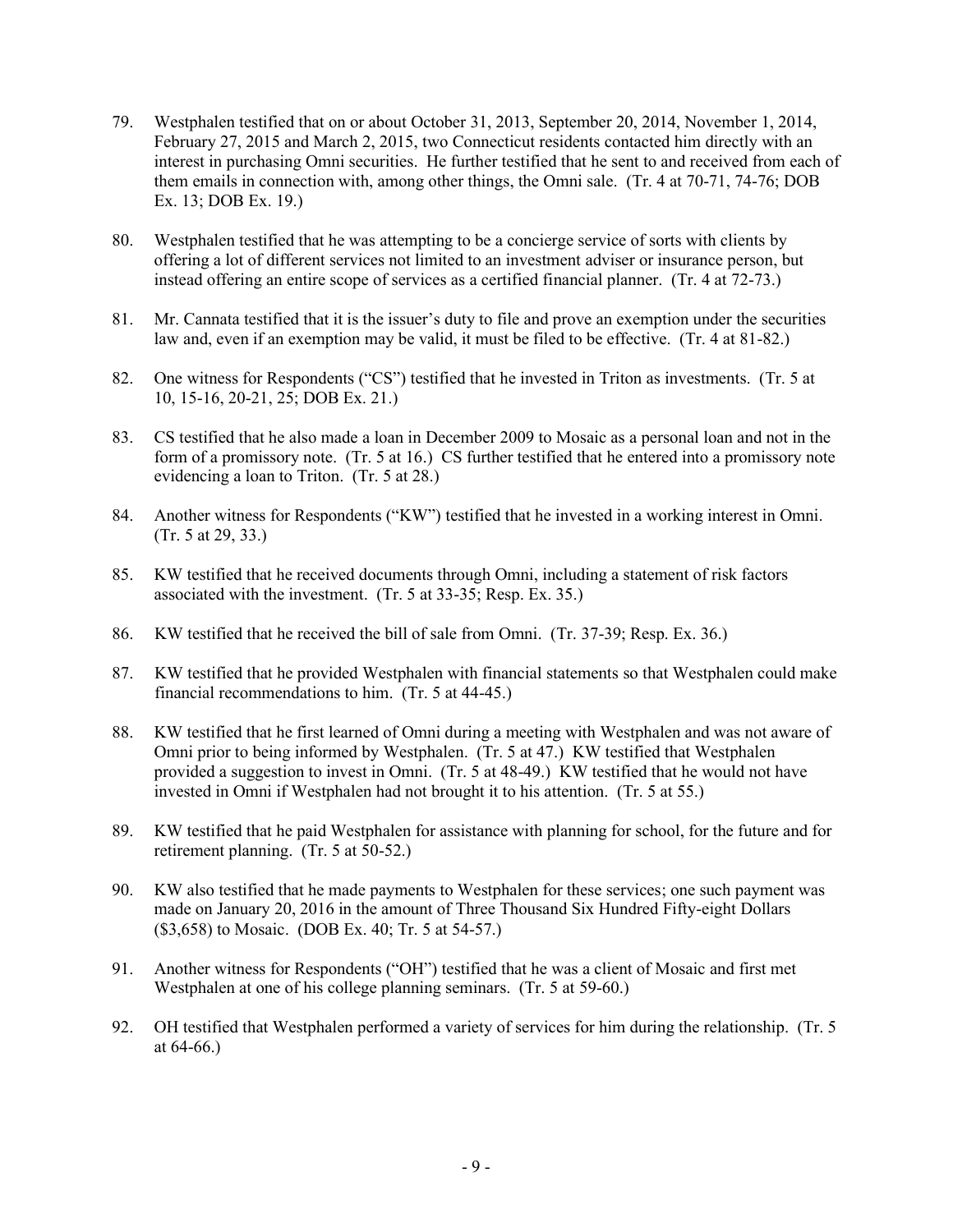- 93. OH testified that he set up an account with IB through Westphalen. (Tr. 5 at 67-68, 71-73; DOB Ex. 7(E); Resp. Ex. 43.) OH testified that he was not billed advisory fees by Mosaic or Westphalen in connection with that account. (Tr. 5 at 68-73; Resp. Exs. 40, 41, 42, 43.)
- 94. OH testified that he was paying a quarterly fee of roughly \$350 to Westphalen up until about a year prior to his testimony on January 15, 2020 for college, tax and retirement planning. (Tr. 5 at 76-77, 86-87; DOB Ex. 41.)
- 95. During the hearing, the Division requested a cease and desist order be issued against Respondents for each violation, that the investment adviser registration of Mosaic and investment adviser agent registration of Westphalen be denied, a fine in the amount of \$1 million to be entered jointly and severally against each Respondent, representing a fine of \$100,000 per violation for both Westphalen and Mosaic, as well as restitution in the amount of \$367,000 for Investor C, \$60,000 for Investor A and \$63,000 for Investor B. 4 (Tr. 5 at 107-110.)

# **A. Investor A**

- 96. Investor A is an individual that resides in Connecticut.<sup>5</sup> (Tr. 1 at 71.)
- 97. On or about March of 2013, Investor A met Westphalen at a seminar for the program Mosaic College Planners at a library after receiving a flyer in the mail promoting said seminar. (Tr. 1 at 72, 91.)
- 98. Shortly after March of 2013, Investor A entered into a contractual agreement with Mosaic College Planners. (Tr. 1 at 76-77; DOB Ex. 10.)
- 99. On or about April 6, 2013, July 22, 2013, September 11, 2013, January 7, 2014 and March 20, 2014, Investor A paid to the order of Westphalen and/or Mosaic Financial and/or Mosaic a total of Three Thousand Three Hundred and 00/100 Dollars (\$3,300) for Mosaic College Planners. (Tr. 1 at 77-78; DOB Ex. 11.)
- 100. Services engaged in by Mosaic College Planners were performed by Westphalen and included, but were not limited to, collection of financial statements and a variety of recommendations based upon the analysis of the entire financial situation of Investor A. (Tr. 1 at 74-77, 79, 100-105, 109-113, 124; Resp. Exs. 3, 23). At times, other staff would perform services related to college essay preparation and other non-financial services. (Tr. 1 at 76.)
- 101. Investor A's understanding of the services being provided was to set up a plan for college, tuition payment and retirement investment. (Tr. 1 at 79.)
- 102. At some point in time during the relationship, Westphalen made Investor A familiar with Omni. (Tr. 1 at 79.)
- 103. Investor A testified that: he was not aware of Omni prior to Westphalen informing him of it; all communications in connection with Omni were with Westphalen; he never had any contact with Omni prior to making the purchase of a well; and all paperwork required during the process was received from and returned to Westphalen. (Tr. 1 at 79-86, 126-127.)

<sup>4</sup>The Division did not seek restitution for any other investor.

<sup>5</sup> Investor A is a married couple, one of whom provided testimony. Investor A shall collectively refer to the married couple and the spouse providing testimony on behalf of the married couple.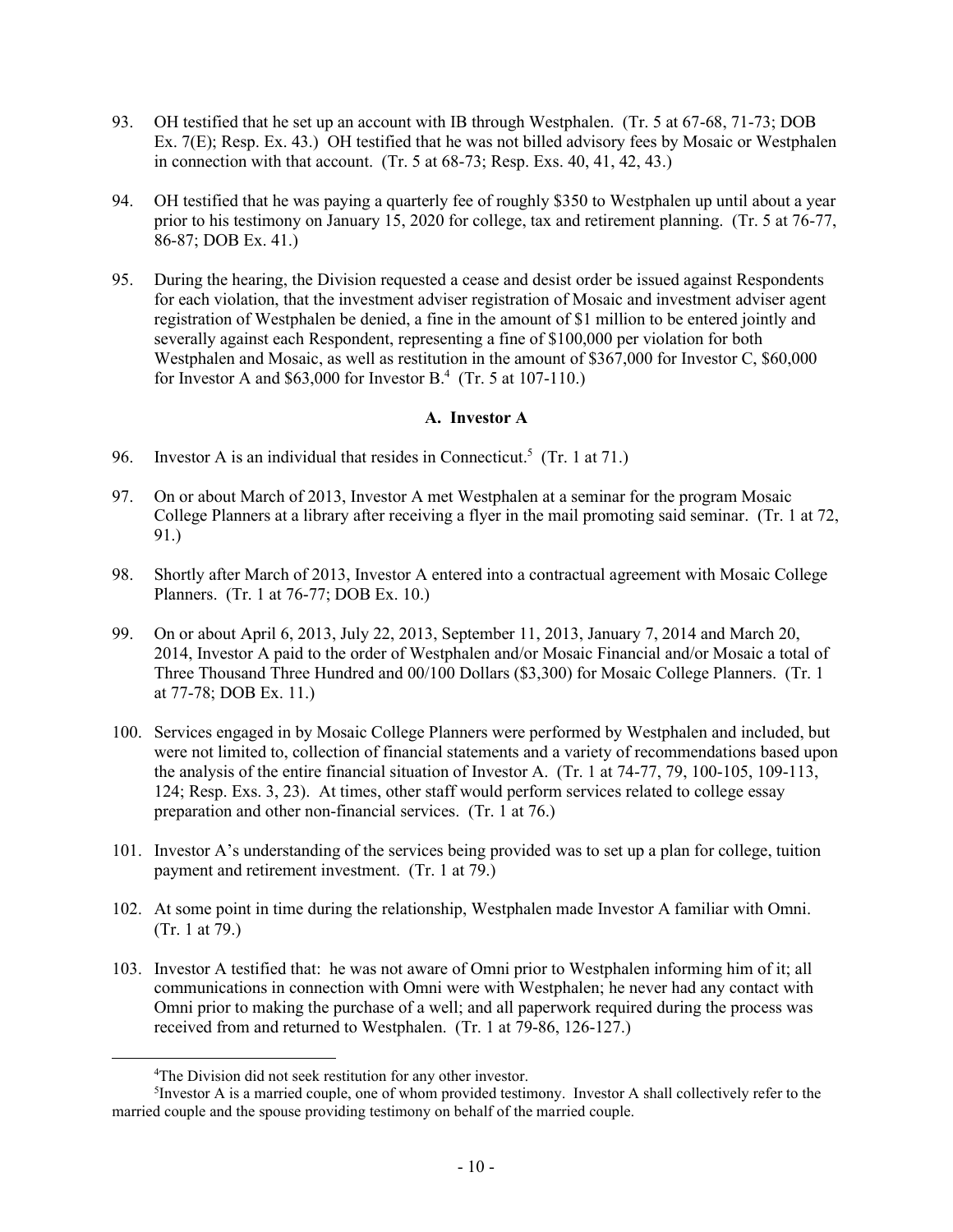- 104. Investor A testified that Westphalen saw the oil fields prior to the purchase of the wells. (Tr. 1 at 125).
- 105. On or about September 20, 2014, Investor A notified Westphalen that he would like to proceed with the purchase of half of a working interest in a well. (Tr. 1 at 81, DOB Ex. 13.)
- 106. On or about October 20, 2014, Investor A issued a check payable to Omni Oil & Gas for the purchase of 50% of an oil well in the amount of Sixty-Seven Thousand Five Hundred and 00/100 Dollars (\$67,500), which check he gave to Westphalen. (DOB Ex. 12; Tr. 1 at 84.)
- 107. Investor A testified that Westphalen sold him the oil well, but that Investor A never received the signed contracts for the purchase. (Tr. 1 at 85-86.)
- 108. Investor A testified that he discussed risk factors with Westphalen in connection with investing in Omni, but that he never received anything in writing from Westphalen on risk factors. (Tr. 1 at 139.)
- 109. Investor A formed an LLC on the advice of Westphalen and transferred the interest in the Omni well by Assignment, dated March 28, 2016. (DOB Ex. 14; Tr. 1 at 123, 134-135.)
- 110. Investor A has received a return on investment of an estimated total of Seven Thousand and 00/100 Dollars (\$7,000) in connection with the Omni well. (Tr. 1 at 88.)

# **B. Investor B**

- 111. Investor B is an individual that resides in Connecticut.<sup>6</sup> (HO Ex. 3 at 6.)
- 112. In 2013, Investor B met Westphalen at a seminar for the program Mosaic College Planners at a library after receiving a flyer in the mail promoting said seminar. (Tr. 2 at 97-98, 101.)
- 113. On or about April of 2013, Investor B entered into a contractual agreement with Mosaic College Planners. (Tr. 2 at 100; DOB Ex. 17.)
- 114. On or about April 23, 2013, June 27, 2013, September 25, 2013, December 27, 2013 and March 21, 2014, Investor B paid to the order of Mosaic College Planners and/or Mosaic Planners and/or Mosaic and/or Mosaic Coll Planners a total of Three Thousand Six Hundred and 00/100 Dollars (\$3,600) for services in connection with the contractual agreement. (Tr. 2 at 103; DOB Ex. 18.)
- 115. Investor B testified that the expectation of the agreement was to go over all of Investor B's financial standing, where all the assets were and to construct a plan about how to maximize financial aid for college. (Tr. 2 at 102.) Westphalen performed a variety of financial-related services for Investor B. (Tr. 2 at 114-119.)
- 116. On or about October 2014, Westphalen performed a financial analysis for Investor B. (Tr. 2 at 112-114; Resp. Ex. 30.)
- 117. In or about October or November of 2014, Westphalen mentioned an investment in Omni to Investor B. (Tr. 2 at 99-100; DOB Ex. 16.)

<sup>6</sup> Investor B is a married couple, one of whom provided testimony. Investor B shall collectively refer to the married couple and the spouse providing testimony on behalf of the married couple.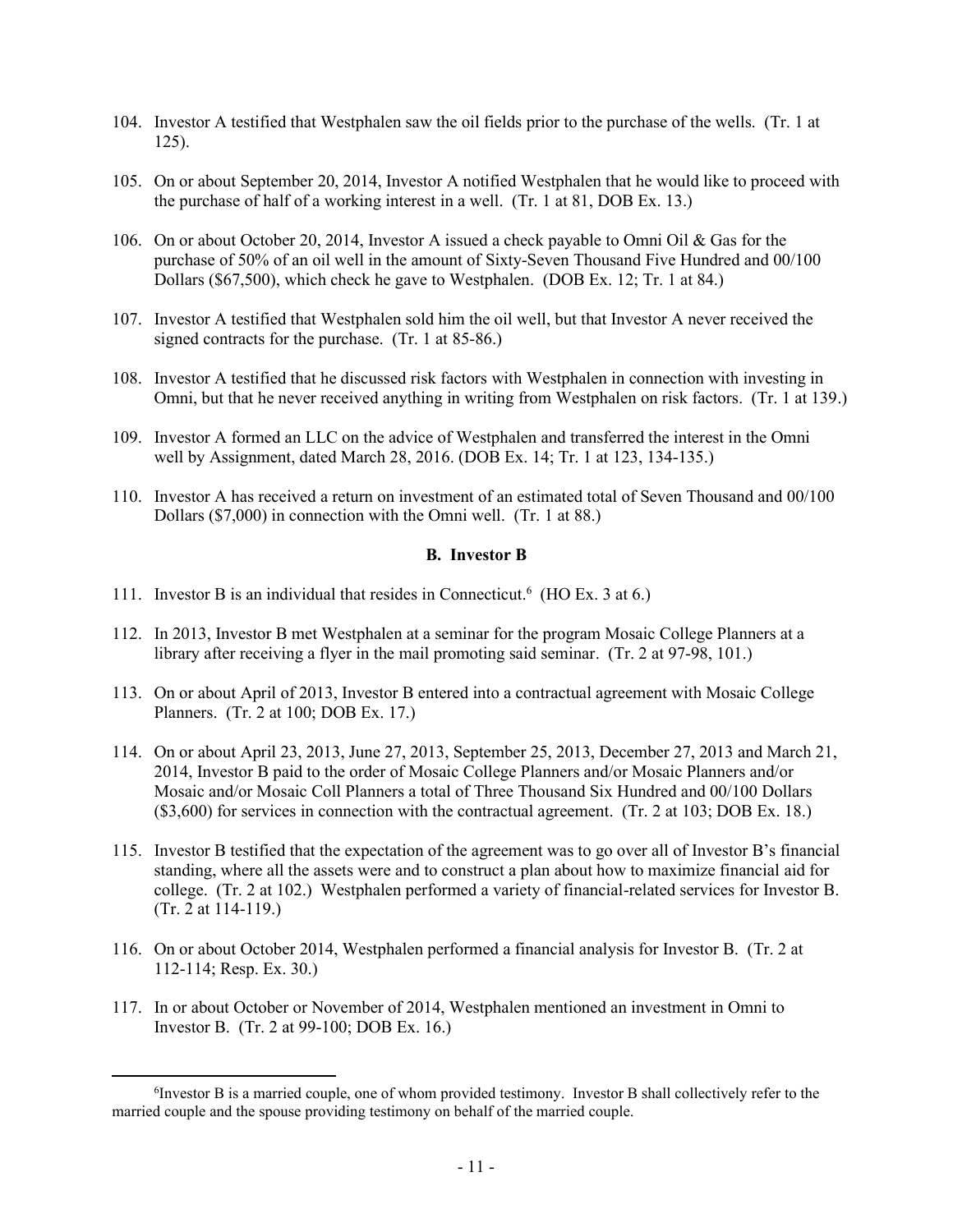- 118. Investor B testified that Westphalen advised him as to how to move assets for financial advantage and, particularly, advised Investor B to move money invested in a Nuveen mutual fund and use the proceeds to buy Omni. (Tr. 2 at 102-103).
- 119. Investor B testified that a withdrawal of the Nuveen funds occurred and that those funds were used to purchase Omni. (Tr. 2 at 104-106; DOB Ex. 19.)
- 120. Investor B testified that all communications in connection with Omni were with Westphalen, that he never had any contact with Omni prior to making the purchase of a well and that all paperwork required (including the purchase check) during the process was received from and returned to Westphalen. (Tr. 2 at 106-109, 123; DOB Ex. 19.)
- 121. Investor B testified that Westphalen told Investor B that he went to see the oil fields prior to the purchase of the wells, had seen an array of working wells and that Westphalen's clients were generating pretty steady returns. (Tr. 2 at 104.)
- 122. Investor B testified that he did not recall receiving any written documents regarding Omni prior to the purchase and that Westphalen focused on the returns his clients were getting more than a discussion of the risks involved in investing in Omni. (Tr. 2 at 105.)
- 123. Investor B testified that he never spoke with anyone from Omni prior to the purchase and his sole contact was Westphalen. (Tr. 2 at 106, 127.)
- 124. Investor B testified that Westphalen recommended Omni with paperwork and then the transaction was completed solely through Westphalen. (Tr. 2 at 127.)
- 125. Investor B has received a return on investment of an estimated total of Seven Thousand and 00/100 Dollars (\$7,000) in connection with the Omni well. (Tr. 2 at 109.)
- 126. Investor B testified that Omni was taken over by "RPG" and that Investor B still owns half of one well that is generating no income. (Tr. 2 at 111.)

#### **C. Investor C**

- 127. Investor C is an individual that resides in Pennsylvania. (DOB Ex. 22 at 4; Tr. 1 at 55-56; DOB Ex. 31 at 8; Tr. 2 at 22.)
- 128. At some time after 2008, Investor C moved all of his retirement savings into Triton. (Tr. 2 at 7-10.)
- 129. Investor C did not receive any documents or information describing Triton from Westphalen apart from a promissory note(s). (Tr. 2 at 7-8.)
- 130. On or about October 25, 2008, Investor C invested in Triton as evidenced by a promissory note signed by Westphalen ("Note 1") in the principal amount of One Hundred Eighty-Five Thousand and 00/100 Dollars (\$185,000) to the named borrower, Triton, which Investor C believed to be the vehicle that moved his money from his Vista investments into Triton for Westphalen to invest. (Tr. 2 at 8-9, 47; DOB Ex. 20A.)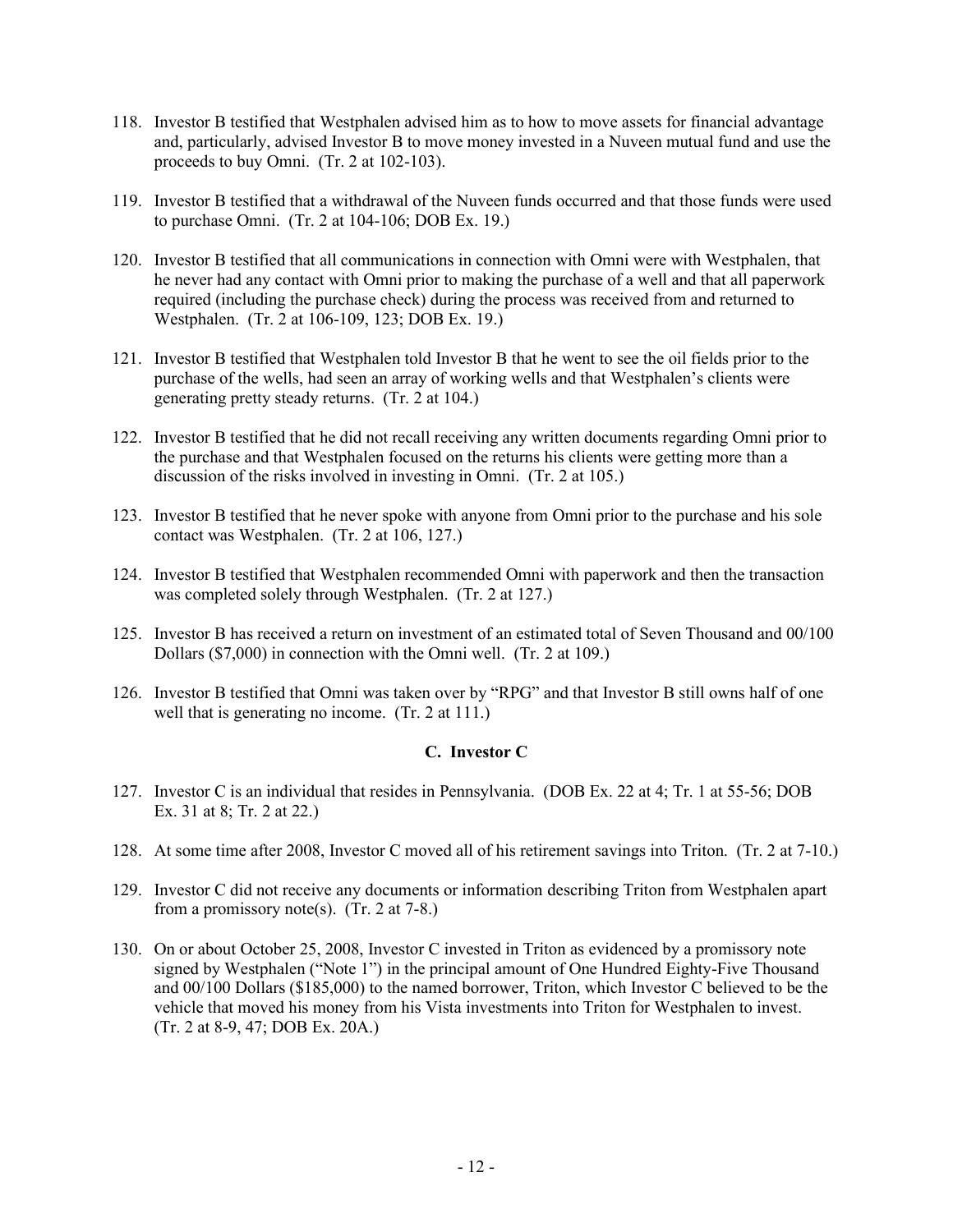- 131. The terms on the face of Note 1 state that it is for a term of 36 months and accrues at an interest rate of 9%. Note 1 is payable with three annual interest payments of \$16,650 with the first payment due November 1, 2009, and two subsequent payments within five (5) business days of the anniversary of Note 1. Triton promised to pay the entire remaining principal balance on or before November 1, 2011. (DOB Ex. 20A.)
- 132. Investor C testified that his understanding was that Note 1 was not a loan, but rather the method used to invest in Triton in a manner similar to his prior retirement fund in Vista. (Tr. 2 at 9-10.)
- 133. On or about May 19, 2009, Investor C invested in Triton as evidenced by a promissory note signed by Westphalen ("Note 2") with terms similar to Note 1, except that the principal amount of Note 2 was \$221,500 and the payments were accordingly higher. The entire principal balance was due on or before June 1, 2012. (Tr. 2 at 10; DOB Ex. 20B.)
- 134. Investor C testified that Note 2 represented an update after he rolled over Twenty-Seven Thousand and 00/100 Dollars (\$27,000) from another employer's 401K to get those additional funds invested as well. (Tr. 2 at 10-11.)
- 135. On or about April 18, 2011, Investor C invested in Triton as evidenced by a promissory note signed by Westphalen ("Note 3"), this time in the principal amount of \$273,209, and again with terms similar to Note 1 and Note 2, but for changes in the repayment amounts and the maturity date of May 1, 2014. (DOB Ex. 20C.)
- 136. Investor C testified that his understanding of Note 3 was the same as the previous two in that Investor C had to keep reissuing the Notes for Westphalen to keep the funds invested in Triton. (Tr. 2 at 11, 22, 46, 92.)
- 137. Investor C testified that Westphalen provided him with documents to set up a custodial account with PENSCO Trust Company ("Pensco") and that the account statements he received from Pensco just stated that the funds invested were in "Triton note" with no other statements as to where the money was invested. (Tr. 2 at 11-12.)
- 138. Investor C testified that his understanding was that Westphalen was making 100% of the choices of investments regarding his funds. (Tr. 2 at 12, 67.)
- 139. On or about April 26, 2017, Investor C sent an email to Westphalen and requested an estimate of the account's value and a date when the account could be closed. (Tr. 2 at 13-14; DOB Ex. 24.)
- 140. Westphalen responded to Investor C's email on or about May 3, 2017 where, in pertinent part, he stated that "[a]s the funds are brought back to you from the various investments, your ROI will be good - if I had to peg an amount now??? Definitely north of \$500k." Westphalen did not address with certainty when the account could be closed, but did state that "we will be moving the account from Pensco once this is resolved."<sup>7</sup> (Tr. 2 at 15, 72-73; DOB Ex. 24.)
- 141. Further email correspondence from Westphalen to Investor C includes, among other things, an email exchange between Westphalen and the CEO of RPG Operating LLC to demonstrate ownership of several wells in the Wanjura field, the official document dissolving Triton and a value assertion of Five Hundred Thirty-Five Thousand Dollars (\$535,000), which was arrived at

<sup>&</sup>lt;sup>7</sup>"This" is in reference to an IRS issue that arose in connection with Note 1, Note 2 and Note 3, but is not included as an allegation in the Amended Notice.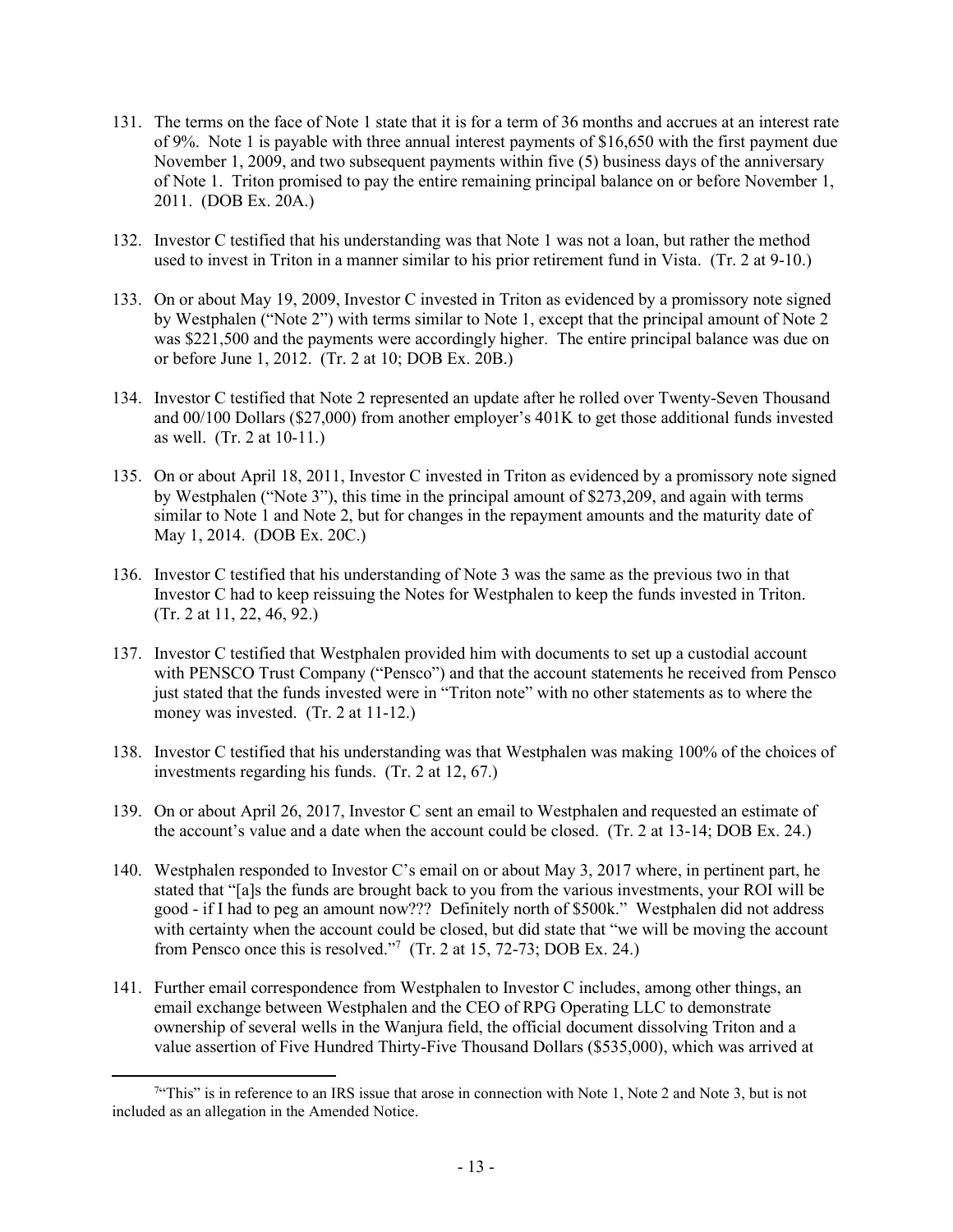by Four Hundred Forty-Four Thousand Dollars (\$444,000) of a revised note calculation plus Ninety-One Thousand Dollars (\$91,000). The \$91,000 figure was calculated by a Two Hundred Seventy-Three Thousand Dollar (\$273,000) K-1 loss at 33% effective Federal and Pennsylvania tax rate. (DOB Ex. 25; Tr. 2 at 16-17.)

- 142. Investor C testified that in or about February or March of 2018, he hired an attorney seeking a return of his funds. (Tr. 2 at 17, 83-34; Resp. Ex. 2.) There is currently a pending civil matter in Connecticut Superior Court involving the parties bearing docket number FBT-CV18-6075381-S. (Tr. 2 at  $18-19.$ )<sup>8</sup>
- 143. Investor C offered testimony of that civil matter in which Westphalen described the investment in which he states, "he invested in 2008, in the company itself, in Triton, to which I gave him corresponding promissory notes for that investment." (Tr. 2 at 26; DOB Ex. 22 at 63:22-24.)
- 144. Investor C was never provided a K-1 from Westphalen, nor does Investor C know what a K-1 is. (Tr. 2 at 17.)
- 145. Investor C has not received any funds back from Westphalen in connection with the Notes. (Tr. 2 at 18.)

#### **III. CONCLUSIONS OF LAW**

The Commissioner is charged with the administration of Chapter 672a of the Connecticut General Statutes, the Connecticut Uniform Securities Act, and the regulations promulgated thereunder, Sections 36b-31-2 to 36b-31-33, inclusive, of the Regulations of Connecticut State Agencies. The Commissioner's authority includes the power to issue an order to cease and desist against each Respondent pursuant to Section 36b-27(a) of the Act, issue an order to make restitution against each Respondent pursuant to Section 36b-27(b) of the Act, deny investment adviser and investment adviser agent registrations pursuant to Section 36b-15 of the Act, and impose a fine upon each Respondent pursuant to Section 36b-27(d) of the Act.

#### *Standard of Evidence*

The applicable standard of proof in Connecticut administrative cases, including those involving fraud and severe sanctions, is the preponderance of the evidence standard. *Goldstar Medical Services v. Department of Social Services*, 288 Conn. 790, 819 (2008). "[I]t is the exclusive province of the trier of fact to make determinations of credibility, crediting some, all, or none of a given witness' testimony.... [A]n agency [is not] required to use in any particular fashion any of the materials presented to it as long as the conduct of the hearing is fundamentally fair." *Id*. at 830 (internal citations omitted).

"Review of an administrative agency decision requires a court to determine whether there is substantial evidence in the administrative record to support the agency's findings of basic fact and whether the conclusions drawn from those facts are reasonable." *Id.* at 833. "An administrative finding is supported by substantial evidence if the record affords a substantial basis of fact from which the fact in issue can be reasonably inferred." *Id*. "[T]here is no distinction between direct and circumstantial evidence so far as probative force is concerned. . . . In fact, circumstantial evidence may be more certain, satisfying and persuasive than direct evidence." *Id*. at 834 (internal citations omitted).

<sup>8</sup>The Hearing Officer took judicial notice of the civil matter.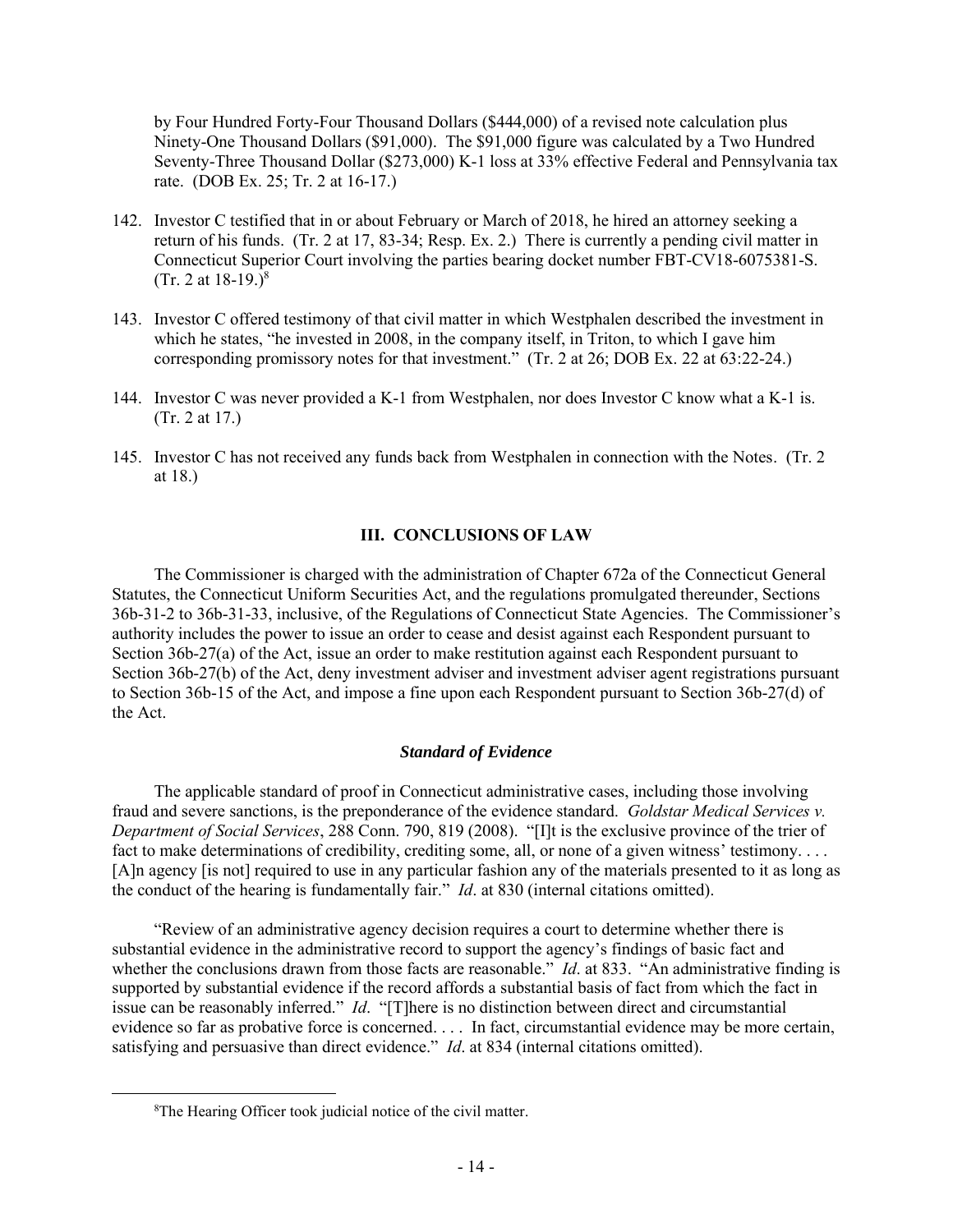# *Violations of the Connecticut Uniform Securities Act<sup>9</sup>*

1. The Division alleges that Mosaic and Westphalen failed to promptly file a correcting amendment to one or more of their Form ADV and Form U4 filings, respectively, on file with the Commissioner to disclose (a) in the case of Mosaic, other business activities and financial industry affiliations and activities; and (b) in the case of Westphalen, other business, in violation of Section 36b-31-14e of the Regulations.

Section 36b-31-14e(a) of the Regulations provides, in pertinent part, that:

If the information contained in any application for registration as . . . [an] investment adviser or investment adviser agent, or in any amendment thereto, is or becomes inaccurate or incomplete in any material respect for any reason, the applicant or registrant shall promptly file a correcting amendment with the commissioner.

The record establishes that Mosaic was registered as an investment adviser from April 28, 2009 to December 31, 2014. Westphalen was registered as an investment adviser agent of Mosaic during that same period of time and was the sole member of Mosaic. The record establishes that neither Mosaic nor Westphalen ever filed any amendment to any Form ADV or Form U4 filings, respectively, to update and correct said filings with the associated business entities and/or other business activities of New Horizon, Vista, Triton or Mosaic College Planners as required by the Regulations and, therefore, Mosaic and Westphalen failed to promptly file with the Commissioner one or more correcting amendments to their Form ADV and Form U4 filings, respectively, in violation of Section 36b-31-14e of the Regulations.

2. The Division alleges that Mosaic transacted business as an investment adviser in Connecticut absent registration, in violation of Section 36b-6(c)(1) of the Act.

Section  $36b-6(c)(1)$  of the Act provides, in pertinent part, that:

No person shall transact business in this state as an investment adviser unless registered as such by the commissioner as provided in sections 36b-2 to 36b-34, inclusive, or exempted pursuant to subsection (e) of this section.

Section 36b-3(11) of the Act provides, in pertinent part, that:

"Investment adviser" means any person who, for compensation, engages in the business of advising others, either directly or through publications or writings, as to the value of securities or as to the advisability of investing in, purchasing or selling securities, or who, for compensation as a part of a regular business, issues or promulgates analyses or reports concerning securities.

The evidence establishes that from approximately January 1, 2015 to at least 2017, Mosaic transacted business as an investment adviser in Connecticut absent registration, in violation of Section 36b-6(c)(1) of the Act. The evidence establishes that from approximately January 1, 2015 to at least 2017, Mosaic, in exchange for compensation, transacted business as an investment adviser in or

<sup>9</sup>Citations to the Act reflect the most recent statutory text applicable during the time period of underlying conduct.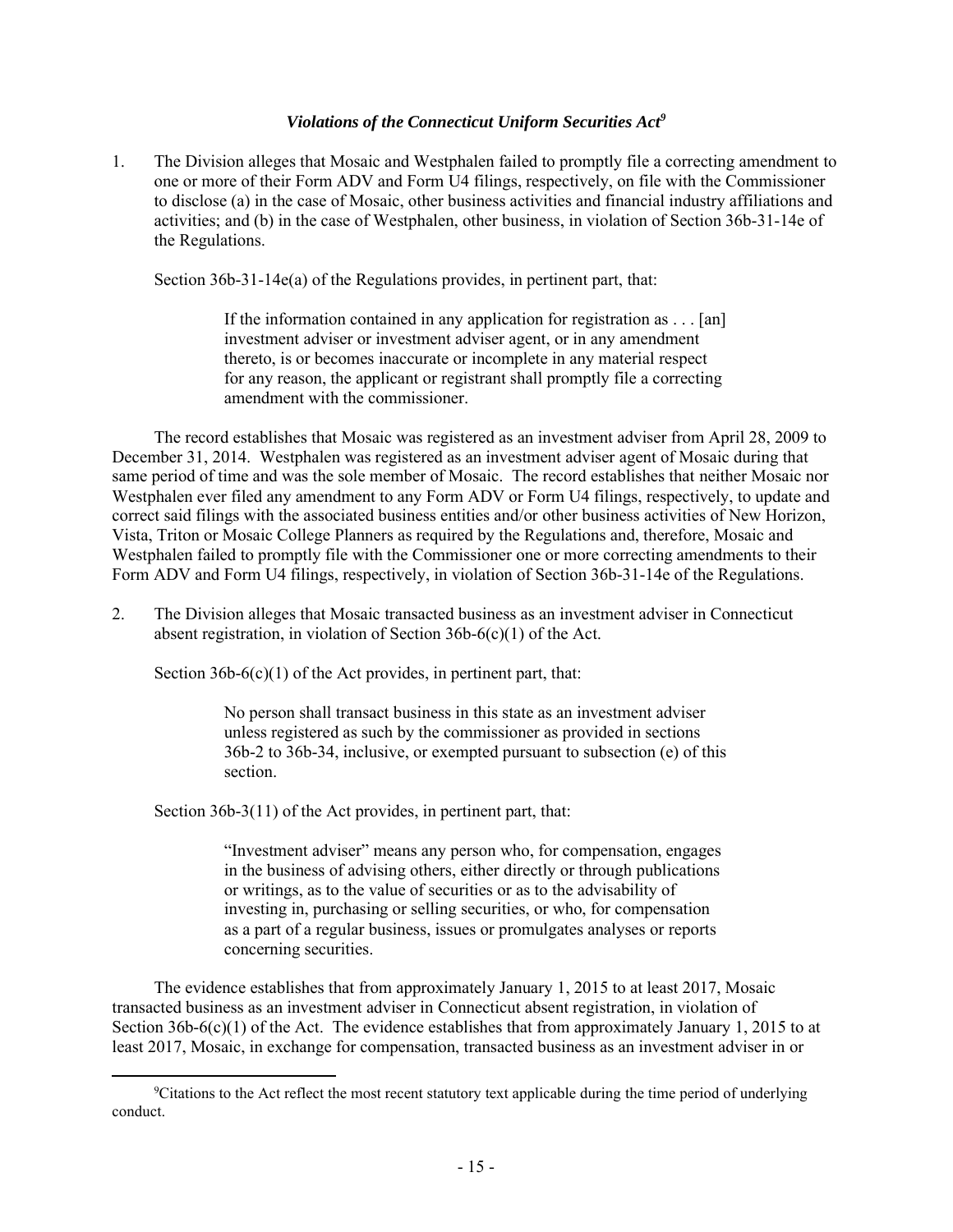from Connecticut absent registration by offering investment advice through Mosaic College Planners to both Investor A and Investor B, by engaging in investment advisory activities with Investor C in Triton, by issuing and/or promulgating analyses or reports concerning securities for compensation through the New Horizon model, and entering into trading agreements and receiving advisory fees from clients in connection with accounts at Interactive Brokers, in violation of Section 36b-6(c)(1) of the Act.

3. The Division alleges that Westphalen transacted business as an investment adviser agent of Mosaic in Connecticut absent registration, in violation of Section 36b-6(c)(2) of the Act.

Section  $36b-6(c)(2)$  of the Act provides, in pertinent part, that:

No individual shall transact business in this state as an investment adviser agent unless such individual is registered as an investment adviser agent of the investment adviser for which such individual acts in transacting such business.

Section 36b-3(12)(A) of the Act provides that:

"Investment adviser agent" includes (i) any individual, including an officer, partner or director of an investment adviser, or an individual occupying a similar status or performing similar functions, employed, appointed or authorized by or associated with an investment adviser to solicit business from any person for such investment adviser in this state and who receives compensation or other remuneration, directly or indirectly, for such solicitation; or (ii) any partner, officer, or director of an investment adviser, or an individual occupying a similar status or performing similar functions, or other individual employed, appointed, or authorized by or associated with an investment adviser, who makes any recommendation or otherwise renders advice regarding securities to clients and who receives compensation or other remuneration, directly or indirectly, for such advisory services.

The record establishes that Westphalen was the sole member of Mosaic and was the principal contact for all clients and the related transactions. The evidence establishes that from approximately January 1, 2015 to at least 2017, Mosaic transacted business as an investment adviser in Connecticut absent registration, in violation of Section 36b-6(c)(1) of the Act. Westphalen was the only individual acting on the behalf of Mosaic in connection with investment advisory activities. As a result, from approximately January 1, 2015 to at least 2017, Westphalen, for compensation, rendered advice regarding securities to three clients, namely Investor A, Investor B and Investor C, and to other clients by way of the creation and issuance of the New Horizon model, and accounts at Interactive Brokers, in violation of Section  $36b-6(c)(2)$  of the Act.

4. The Division alleges Westphalen offered and/or sold securities from Connecticut to at least one investor, which securities were not registered in Connecticut under the Act nor the subject of a filed exemption claim or claim of covered security status, in violation of Section 36b-16 of the Act.

Section 36b-16 of the Act provides:

No person shall offer or sell any security in this state unless (1) it is registered under sections 36b-2 to 36b-34, inclusive, (2) the security or transaction is exempted under section 36b-21, or (3) the security is a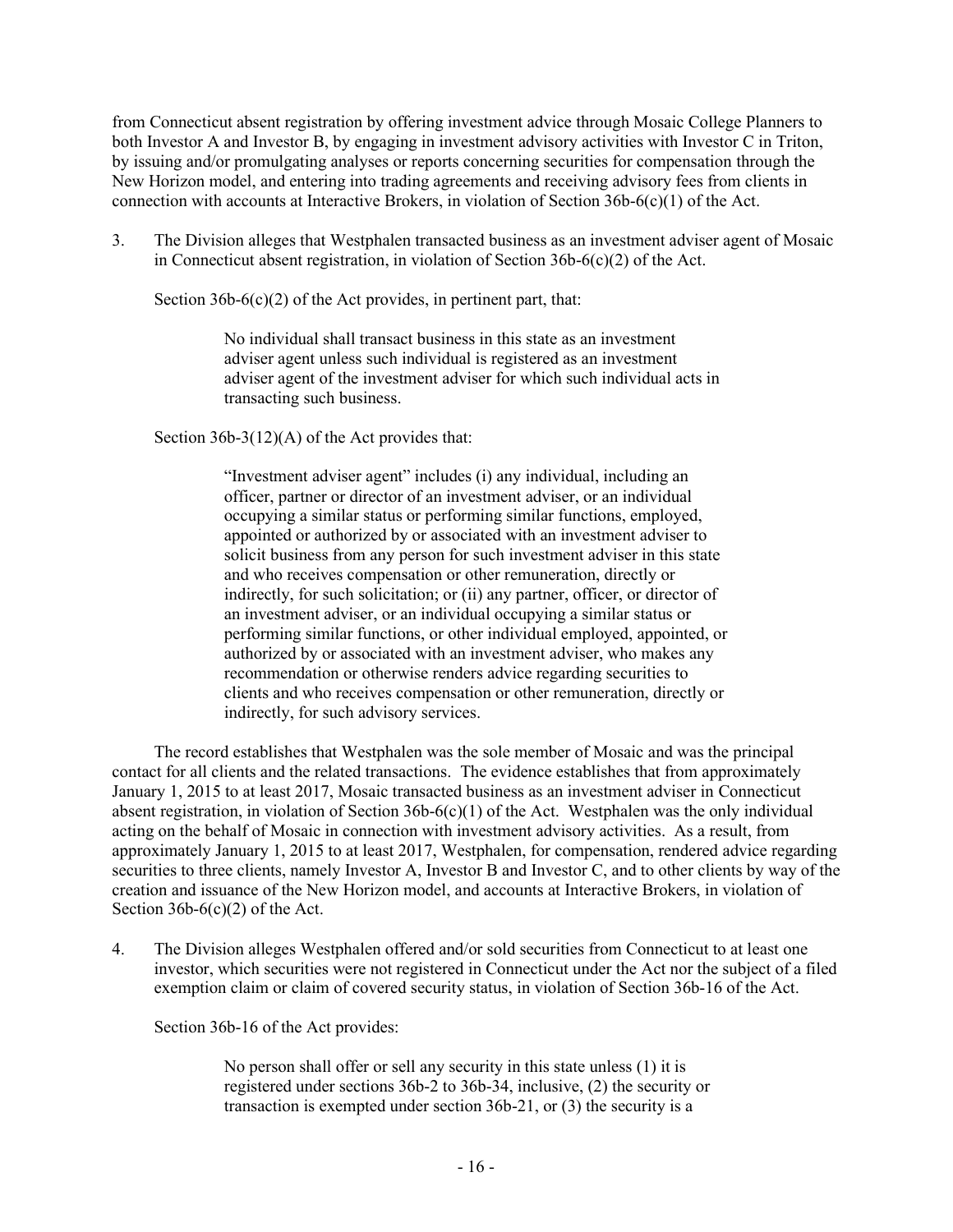covered security provided such person complies with any applicable requirements in subsections (c), (d) and (e) of section 36b-21.

Section 36b-3(19) of the Act defines "security", in pertinent part, as:

"Security" means any note, stock, treasury stock, security future, bond, debenture, evidence of indebtedness, certificate of interest or participation in any profit-sharing agreement, interests of limited partners in a limited partnership, collateral-trust certificate, preorganization certificate or subscription, transferable share, investment contract, voting-trust certificate, certificate of deposit for a security, fractional undivided interest in oil, gas or other mineral rights, put, call, straddle, option, or privilege on any security or group or index of securities, including any interest in or based on the value of such security, group or index, put, call, straddle, option or privilege entered into on a national securities exchange relating to foreign currency, or, in general, any interest or instrument commonly known as a "security", or any certificate of interest or participation in, temporary or interim certificate for, receipt for, guarantee of, or warrant or right to subscribe to or purchase, any of the foregoing.

The evidence establishes that both Omni and Triton securities were never registered or the subject of a claimed exemption filing in Connecticut. Section 36b-21(g) of the Act provides, in pertinent part, that "the burden of proving an exemption, preemption, exclusion or an exception from a definition is upon the person claiming it". No evidence was produced by Respondents supporting a claim of exemption or claim of covered security status in connection with the offer and sale of Omni or Triton in or from Connecticut.

With respect to the offer and sale of such securities, Investor A and Investor B described numerous conversations, meetings and other correspondence they had with Westphalen in which Westphalen introduced the investment in Omni to them, suggested and/or recommended said investment and thereafter facilitated the purchase of the investment by acting as an intermediary in the exchange of documents, gathering of signatures and the transmission of funds to effect the purchases. Investor KW also testified that he invested in Omni after being introduced to the investment by Westphalen and that he never would have done so without Westphalen's advisement of the existence of Omni. The evidence also establishes that Westphalen offered and/or sold securities in the form of three (3) notes to Investor C in the entity Triton, of which Westphalen was the sole member. Therefore, the evidence establishes that Westphalen offered and/or sold securities in violation of Section 36b-16 of the Act.

5. The Division alleges that Westphalen transacted business as an agent of issuer of Omni and Triton in Connecticut absent registration, in violation of Section 36b-6(a) of the Act.

Section 36b-6(a) of the Act provides:

No person shall transact business in this state as a broker-dealer unless such person is registered under sections 36b-2 to 36b-34, inclusive. No person shall transact business in this state as a broker-dealer in contravention of a sanction that is currently effective imposed by the Securities and Exchange Commission or by a self-regulatory organization of which such person is a member if the sanction would prohibit such person from effecting transactions in securities in this state.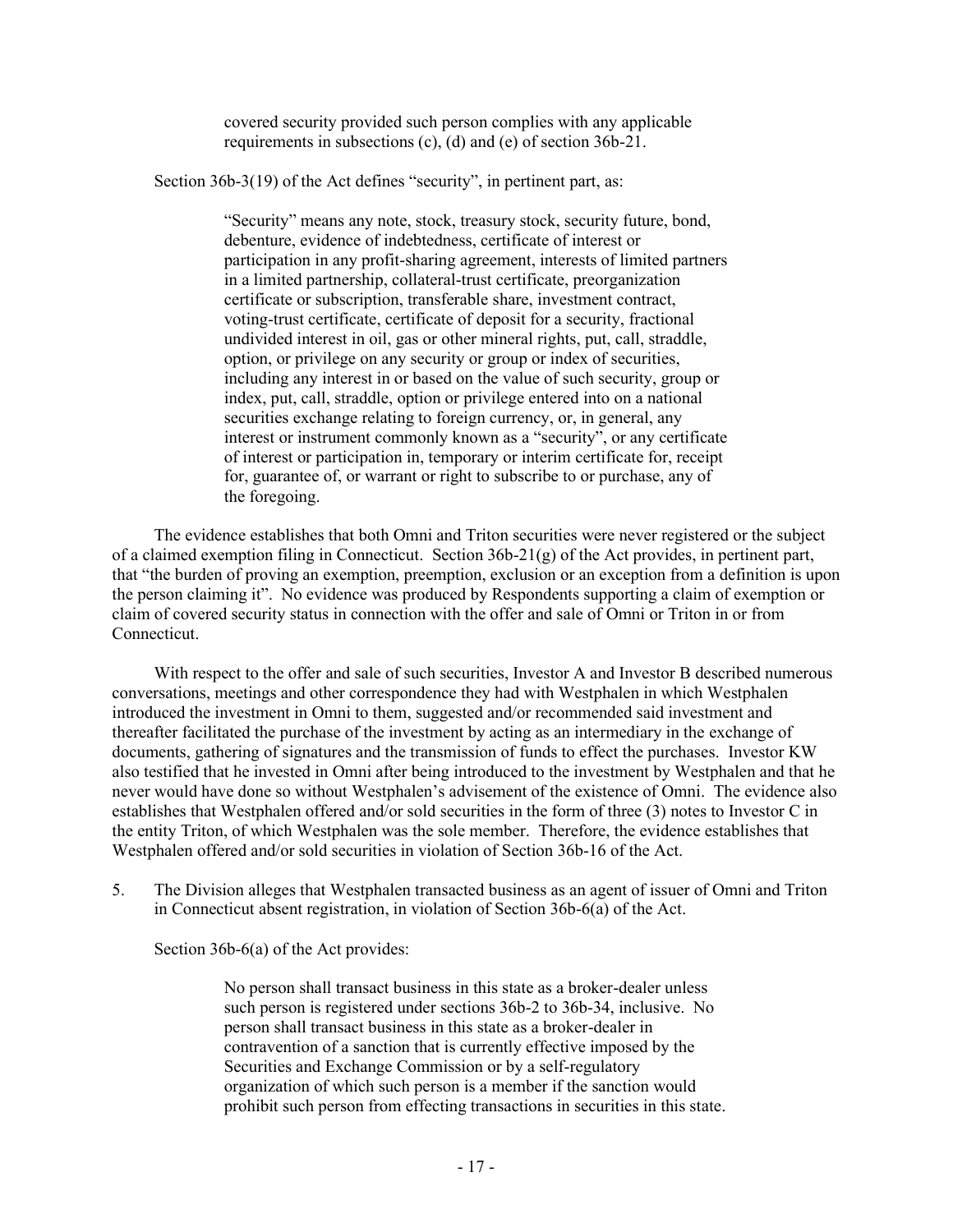No individual shall transact business as an agent in this state unless such individual is (1) registered as an agent of the broker-dealer or issuer whom such individual represents in transacting such business, or  $(2)$  an associated person who represents a broker-dealer in effecting transactions described in subdivisions (3) and (4) of Section 15(i) of the Securities Exchange Act of 1934. No individual shall transact business in this state as an agent of a broker-dealer in contravention of a sanction that is currently effective imposed by the Securities and Exchange Commission or a self-regulatory organization of which the employing broker-dealer is a member if the sanction would prohibit the individual employed by such broker-dealer from effecting transactions in securities in this state.

Section 36b-3(1) of the Act provided, in pertinent part, that:

"Agent" means any individual, other than a broker-dealer, who represents a broker-dealer or issuer in effecting or attempting to effect purchases or sales of securities. "Agent" does not include an individual who represents an issuer in (A) effecting transactions in a security exempted by subdivision  $(1)$ ,  $(2)$ ,  $(3)$ ,  $(4)$ ,  $(6)$ ,  $(9)$ ,  $(10)$ ,  $(11)$  or  $(22)$  of subsection (a) of section 36b-21, [or] (B) effecting transactions exempted by subsection (b) of section 36b-21, except for transactions exempted by subdivisions  $(10)$ ,  $(13)$  or  $(14)$  of said subsection. . . . "Agent" does not include such other persons not within the intent of this subdivision as the commissioner may by regulation or order determine. A general partner, officer or director of a broker-dealer or issuer, or a person occupying a similar status or performing similar functions, is an agent only if such person otherwise comes within this definition and any compensation that such person receives is directly or indirectly related to purchases or sales of securities.

The record establishes that Westphalen offered Omni securities to two (2) Connecticut investors. However, the record does not establish that Westphalen acted as an agent of Omni. The record also establishes that Westphalen offered and/or solicited an investment from Investor C in Triton, of which Westphalen was the sole member. As the sole member, Westphalen was a person performing similar functions of an officer or director of Triton and the record does not establish that Westphalen received compensation directly or indirectly related to the purchases or sales of securities in Triton. In this case, the record does not establish that Westphalen acted as an agent of Triton.

6. The Division alleges that the conduct of Westphalen constitutes, in connection with the offer, sale or purchase of any security, directly or indirectly employing a device, scheme or artifice to defraud, making an untrue statement of a material fact or omitting to state a material fact necessary in order to make the statements made, in the light of the circumstances under which they are made, not misleading, or engaging in an act, practice or course of business which operates or would operate as a fraud or deceit upon any person, in violation of Section 36b-4(a) of the Act.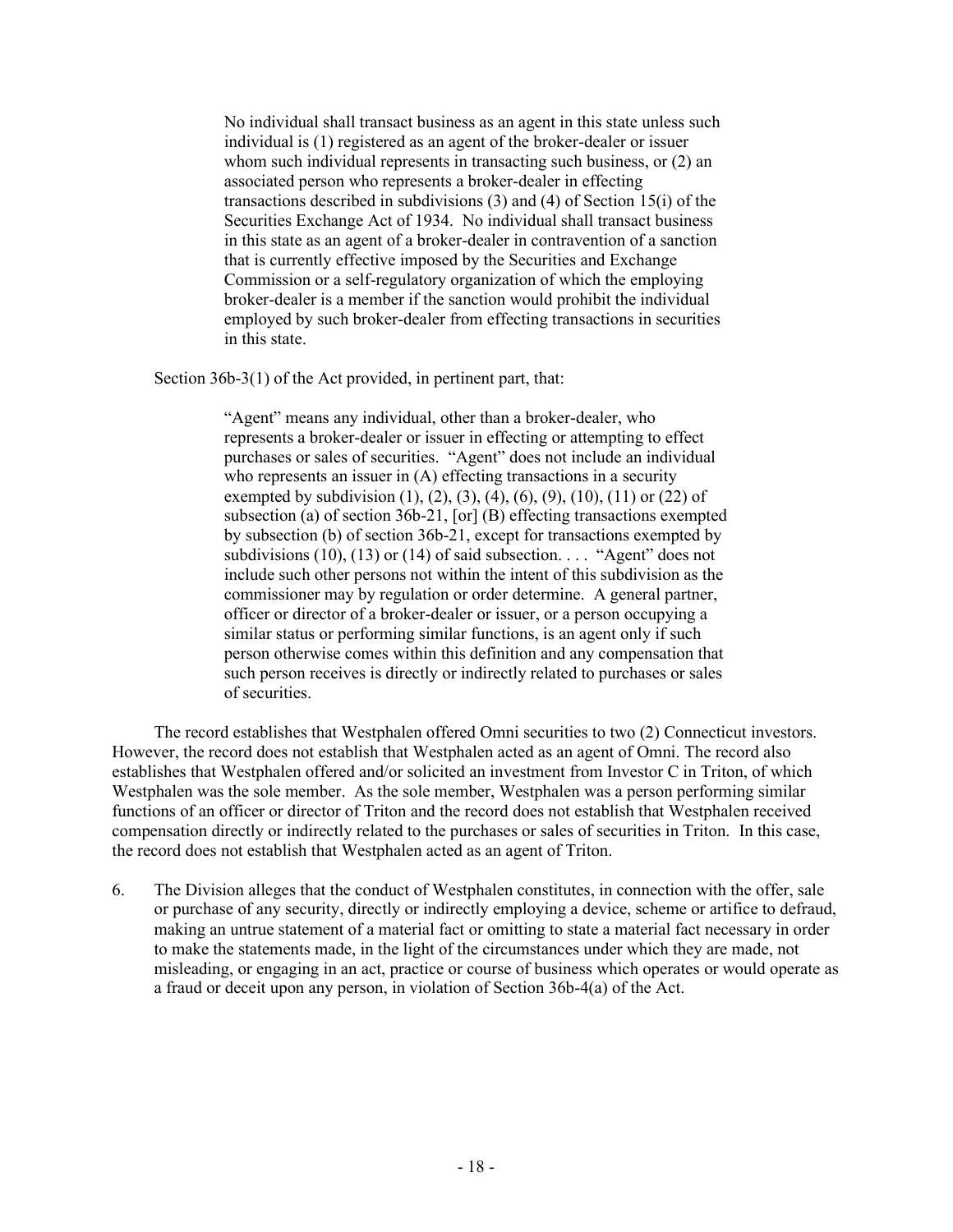Section  $36b-4(a)^{10}$  of the Act provides that:

No person shall, in connection with the offer, sale or purchase of any security, directly or indirectly: (1) Employ any device, scheme or artifice to defraud; (2) make any untrue statement of a material fact or omit to state a material fact necessary in order to make the statements made, in the light of the circumstances under which they are made, not misleading; or (3) engage in any act, practice, or course of business which operates or would operate as a fraud or deceit upon any person.

Section 36b-3(8) of the Act provides that:

"Fraud", "deceit" and "defraud" are not limited to common-law deceit.

The record establishes that Investor C agreed with Westphalen to transfer all of his retirement savings into Triton. Westphalen (on behalf of Triton) executed three (3) notes to effectuate the investment. Investor C did not receive any documents or information from Westphalen in connection with his investment into Triton apart from the notes themselves. Investor C testified that he understood the notes to be the vehicle necessary to move his money into Triton and stated repeatedly that the notes were not loans. Investor C testified that Note 2 and Note 3 were required to keep the funds invested in Triton. The evidence also establishes that Investor C inquired about the balance of the account, closing the account and getting his money back. Evidence produced into the record shows that Westphalen made a statement to Investor C that the return on investment would be more than Five Hundred Thousand Dollars (\$500,000). Investor C testified that he continuously relied on Westphalen due to his perceived success and expertise as well as the familial relationship of the two in engaging in the initial investments, allowing Westphalen to maintain full control over how the investments were managed and keeping the investment with Westphalen. Westphalen failed to produce a concrete value calculation of the notes based on their terms, which, if they had been loans, would be a straightforward calculation based upon the principal debt and accrual of interest taken directly from the terms of the notes. Investor C further relied on Westphalen's representations to keep the funds in his control. It is clear from the record that Investor C believed that he had an investment with Westphalen in Westphalen's investment fund, Triton, and it is also clear that Westphalen takes the position that the notes were loans. The record establishes that Westphalen made statements to Investor C that occurred in connection with inducing Investor C to make his initial investment or were material to a decision to keep funds invested in Triton. See, *Papic v. Burke*, Docket No. HHBCV054008511S, 2007 Conn. Super. LEXIS 820, at \*26 (Super. Mar. 22, 2007). This establishes either misstatements of material facts or omissions of material facts made in connection with the offer, sale or purchase of securities, which constitutes making untrue statements of a material fact or omitting to state a material fact necessary in order to make the statements made, in the light of the circumstances under which they were made, not misleading, in violation of Section 36b-4(a)(2) of the Act, and engaging in an act, practice or course of business that operated as a fraud or deceit upon a person, in violation of Section 36b-4(a)(3) of the Act<sup>11</sup>.

<sup>&</sup>lt;sup>10</sup>This provision, as originally drafted, was modeled on Section 17(a) of the federal Securities Act of 1933. "Section 36b-4 corresponds to § 101 of the Uniform Securities Act of 1956 (Uniform Securities Act)." *Demiraj v. Uljaj*, 137 Conn. App. 800, 806 (2012). "Section 101 of the Uniform Act was modeled on Rule 10b-5 of the Securities and Exchange Commission (SEC), which, in turn, was modeled on § 17(a) of the federal Securities Act of 1933. L. Loss, Commentary on the Uniform Securities Act (1976) official comment to § 101, p. 6." *Connecticut Nat'l. Bank v. Giacomi*, 233 Conn. 304, 321 (1995).

 $11$ Since the Act is a substantial adoption of the Uniform Securities Act, analysis performed by other states construing similar securities provisions is instructive. In *Maryland Securities Commissioner v. U.S. Securities Corp*,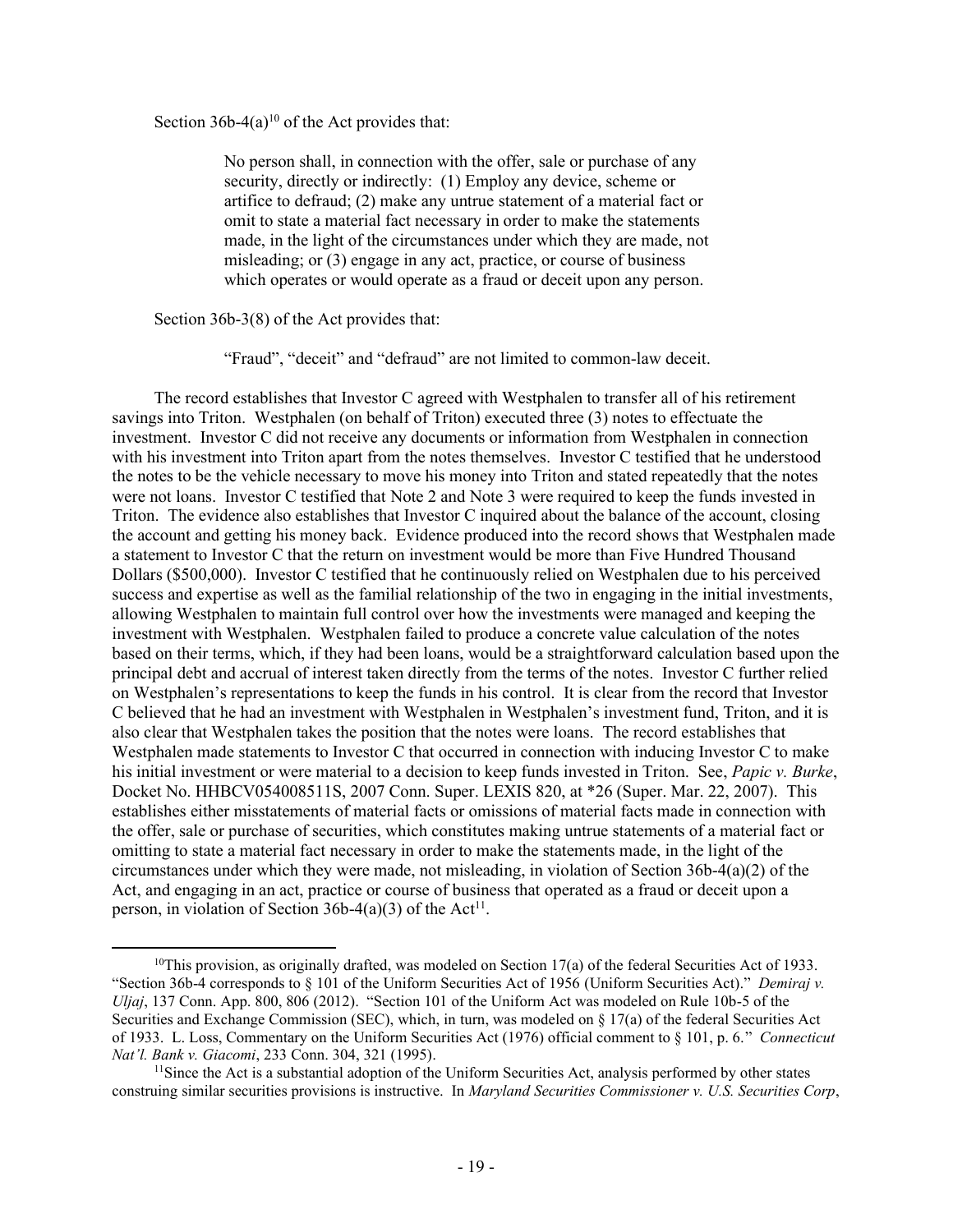7. The Division alleges that, in connection with a June 26, 2017 investment adviser registration application, Mosaic filed with the Commissioner a Connecticut Supplement form containing a statement which was, at the time and in the light of the circumstances under which it was made, false or misleading in a material respect, and alleges that in on the record testimony to the Division on February 13, 2018, Westphalen, on his individual behalf and/or on behalf of Mosaic, made certain statements on the record which were, at the time and in the light of the circumstances under which they were made, false or misleading in a material respect, in violation of Section 36b-23 of the Act.

### Section 36b-23 of the Act provides:

No person shall make or cause to be made orally or in any document filed with the commissioner or in any proceeding, investigation or examination under sections 36b-2 to 36b-34, inclusive, any statement that is, at the time and in the light of the circumstances under which it is made, false or misleading in any material respect or, in connection with the statement, omit to state a material fact necessary to make the statement made, in the light of the circumstances under which it was made, not false or misleading.

The record establishes that Westphalen, on behalf of Mosaic, submitted several filings with the Division in connection with the registration of Mosaic and consistently failed to disclose other entities as outside business activities or associated businesses, including, but not limited to Mosaic College Planners, Triton Investments, Vista, Mosaic Portfolio Strategists LLC, Interactive Brokers or Omni. The record establishes that, on several occasions, Westphalen represented that Mosaic was a futures commission merchant, commodity pool operator or commodity trading advisor and further failed to disclose any other business activities. The record also shows that, in a subsequent Form ADV and requested Connecticut Supplement, Westphalen certified that neither he nor Mosaic had rendered investment advisory services to Connecticut residents or from Connecticut, a statement refuted by the record as stated in the findings above. Westphalen also stated in on-the-record testimony that he produced all documents in connection with the Division's subpoenas, when that was not the case and, in fact, impossible due to the fact that most, if not all, of Westphalen's client records were on a laptop that was destroyed prior to this action. Thus, Mosaic filed with the Commissioner a statement which was, at the time and in the light of the circumstances under which it was made, false or misleading in a material respect and Westphalen, on his individual behalf and/or on behalf of Mosaic, made certain statements on the record which were, at the time and in the light of the circumstances under which they were made, false or misleading in a material respect, in violation of Section 36b-23 of the Act.

<sup>122</sup> Md. App. 574 (1998), the court upheld a securities administrative decision which found that a broker's failure to disclose certain information in connection with the registration status of the securities sold to investors acted as a deceit upon the investors, regardless of whether the deceit involved a material fact. The court looked at the effect on the investors, stating that "[c]learly, the Maryland residents were deceived by acts or a course of business in connection with the offer and sale of stock." *Id.* at 597. This is consistent with the U.S. Supreme Court's interpretation of Section 17 in *Aaron v. SEC*, which states: "[T]he language of § 17(a)(3), under which it is unlawful for any person 'to engage in any transaction, practice, or course of business which *operates* or *would operate* as a fraud or deceit,' . . . quite plainly focuses upon the *effect* of particular conduct on members of the investing public, rather than upon the culpability of the person responsible.'" *Aaron v. SEC*, 446 U.S. 680, 696-97 (1980). (Emphasis in original).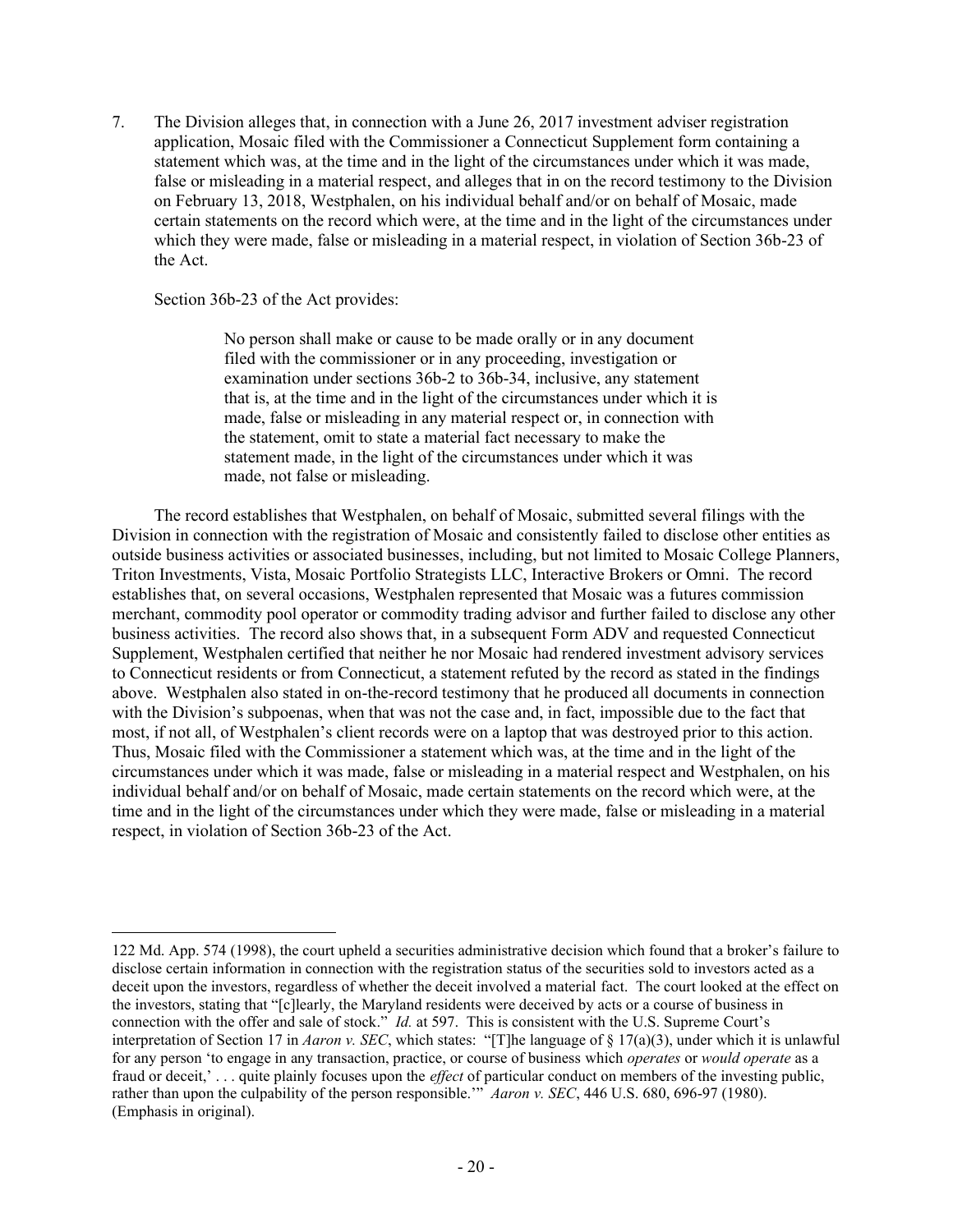8. The Division alleges that Mosaic failed to retain required investment advisory records in accordance with legal requirements, in violation of Section  $36b-14(a)(1)$  of the Act and Section 36b-31-14b(a) of the Regulations.

Section 36b-14(a)(1) of the Act provides:

Every registered investment adviser shall make, keep and preserve such accounts, correspondence, memoranda, papers, books and other records as the commissioner by regulation adopted, in accordance with chapter 54, or order prescribes. All such records shall be preserved for such period as the commissioner by regulation or order prescribes.

Section 36b-31-14b(a) of the Regulations provides:

Every registered investment adviser shall keep and maintain, open to inspection by the commissioner, the books and records required to be kept by the Investment Advisers Act of 1940, as amended, and the rules and regulations thereunder. Such books and records shall be kept true, accurate and current and shall be preserved for such periods of time and in such places as specified by the Investment Advisers Act of 1940, as amended, and the rules and regulations thereunder. Compliance with the requirements of the United States Securities and Exchange Commission concerning preservation of records in an electronic medium is deemed compliance with this subsection.

The evidence establishes that Westphalen, on behalf of Mosaic, kept and maintained most, if not all, electronic records of clients of Mosaic on a laptop. That laptop was destroyed by a spill rendering all electronic data on said laptop to be destroyed or otherwise unrecoverable and there was no back up data storage system in place for Mosaic whatsoever. Any records kept and maintained by Mosaic were lost forever and, therefore, said records were not preserved by Mosaic, in violation of Section 36b-14(a)(1) of the Act and Section 36b-31-14b(a) of the Regulations.

# *Authority to Issue Order to Cease and Desist, Order to Make Restitution, Order Denying Registrations and Order Imposing Fine*

Section 36b-15 of the Act provides, in pertinent part, that:

(a) The commissioner may, by order, deny . . . any registration . . . if the commissioner finds that (1) the order is in the public interest, and (2) the applicant . . . or, in the case of . . . [an] investment adviser, any partner, officer, or director, any person occupying a similar status or performing similar functions, or any person directly or indirectly controlling the ... investment adviser: (A) Has filed an application for registration which as of its effective date, or as of any date after filing in the case of an order denying effectiveness, was incomplete in any material respect or contained any statement which was, in light of the circumstances under which it was made, false or misleading with respect to any material fact; (B) has wilfully violated or wilfully failed to comply with any provision of sections 36b-2 to 36b-34, inclusive, or a predecessor statute or any regulation or order under said sections or a predecessor statute; . . . [or]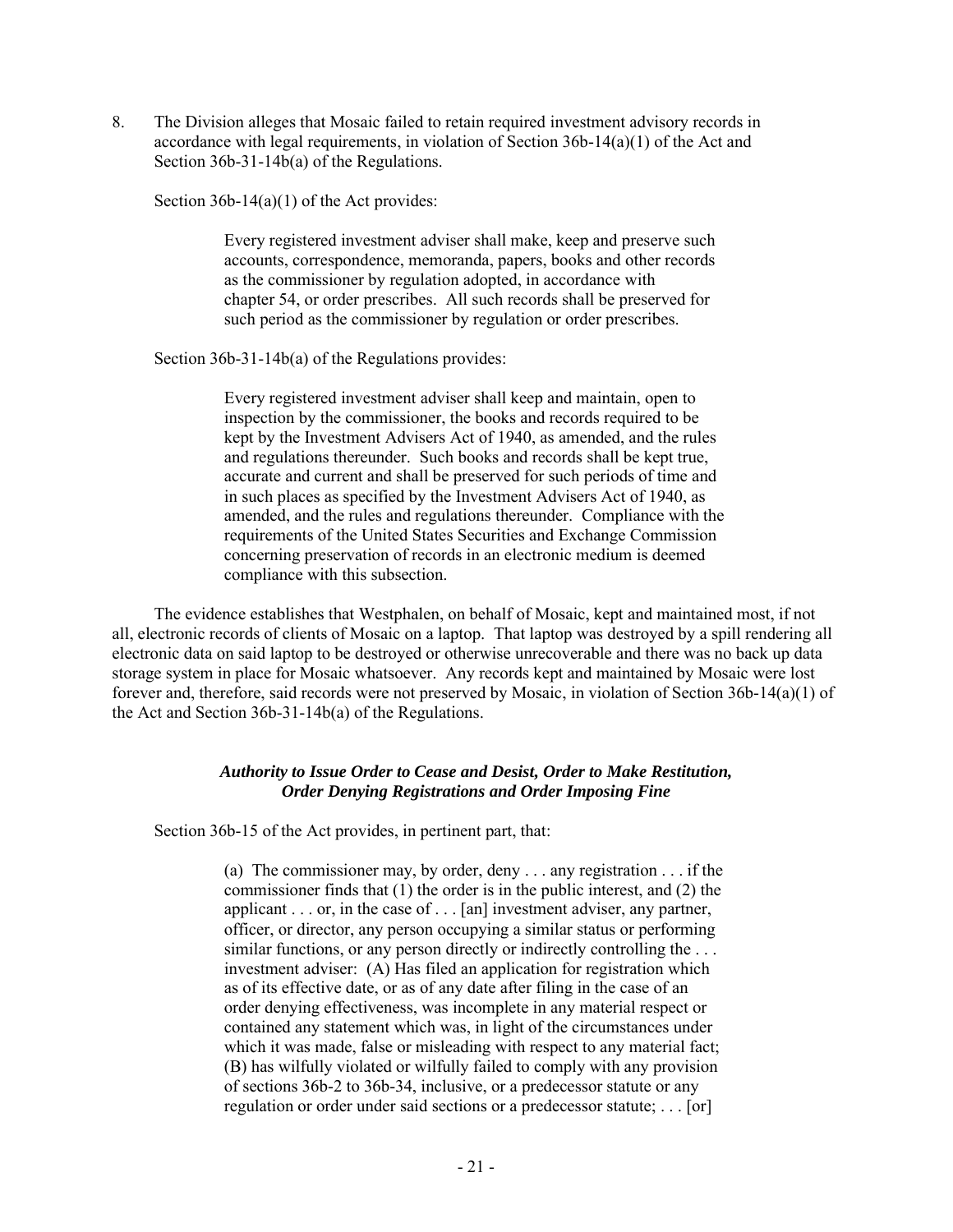(L) in connection with any investigation conducted pursuant to section 36b-26 . . . has made any material misrepresentation to the commissioner or upon request made by the commissioner, has withheld or concealed material information from, or refused to furnish material information to the commissioner, provided, there shall be a rebuttable presumption that any records, including, but not limited to, written, visual, audio, magnetic or electronic records, computer printouts and software, and any other documents, that are withheld or concealed from the commissioner in connection with any such investigation or examination are material, unless such presumption is rebutted by substantial evidence . . . .

(e)(1) Withdrawal . . . of an application for registration as . . . [an] investment adviser or investment adviser agent, becomes effective ninety days after receipt of an application to withdraw such registration or a notice of intent to withdraw such application for registration or within such shorter period of time as the commissioner may determine, unless a denial . . . proceeding is pending when the application or notice is filed or a proceeding to deny . . . is instituted within ninety days after the application or notice is filed. If a proceeding is pending or instituted, withdrawal becomes effective at such time . . . as the commissioner by order determines. If no proceeding is pending or instituted and withdrawal automatically becomes effective, the commissioner may nevertheless institute a denial . . . proceeding under subsection (a) of this section within one year after withdrawal became effective.

(f) No order may be entered under this section . . . without (1) appropriate prior notice to the applicant . . . and to the employer . . . if such applicant  $\dots$  is an  $\dots$  investment adviser agent, (2) opportunity for hearing, and (3) written findings of fact and conclusions of law.

Section 36b-27 of the Act provides, in pertinent part, that:

(a) Whenever it appears to the commissioner after an investigation that any person has violated, is violating or is about to violate any of the provisions of sections 36b-2 to 36b-34, inclusive, or any regulation . . . adopted . . . under said sections, . . . the commissioner may, in the commissioner's discretion, order (1) the person . . . to cease and desist from the violations . . . of the provisions of said sections or regulations . . . . After such an order is issued, the person named in the order may, within fourteen days after receipt of the order, file a written request for a hearing. Any such hearing shall be held in accordance with the provisions of chapter 54. . . .

(b) Whenever it appears to the commissioner, after an investigation, that any person has violated any of the provisions of sections 36b-2 to 36b-34, inclusive, or any regulation . . . adopted . . . under said sections, . . . the commissioner may, in addition to any other remedy under this section, order the person to (1) make restitution of any sums shown to have been obtained in violation of any of the provisions of said sections or any such regulation . . . plus interest at the legal rate set forth in section 37-1 . . . . After such an order is issued, the person named in the order may, not later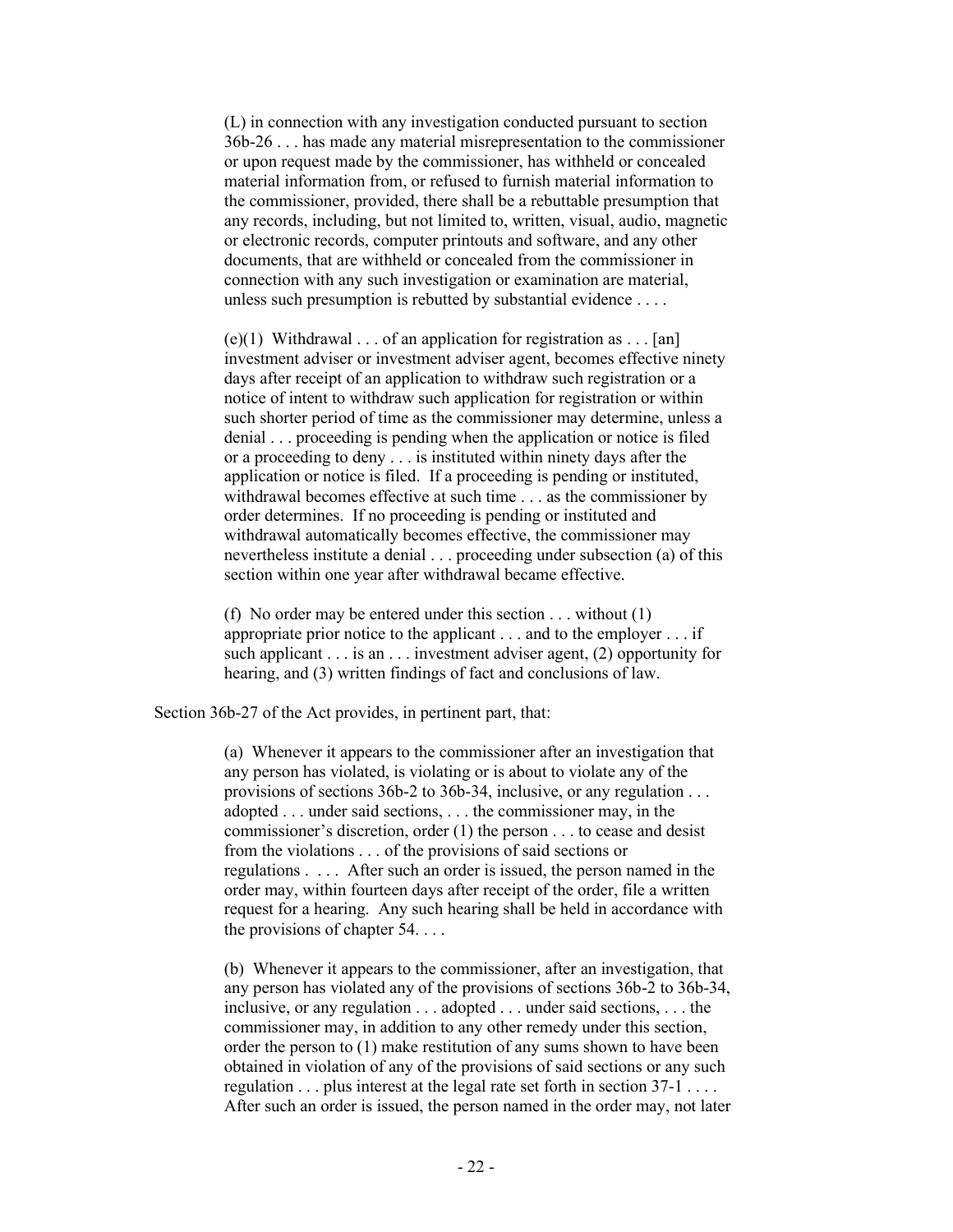than fourteen days after receipt of the order, file a written request for a hearing. Any such hearing shall be held in accordance with the provisions of chapter 54. . . .

(d) (1) Whenever the commissioner finds as the result of an investigation that any person has violated any of the provisions of sections 36b-2 to 36b-34, inclusive, or any regulation . . . adopted . . . under said sections,  $\dots$  the commissioner may send a notice to  $(A)$  such person . . . by registered or certified mail, return receipt requested, or by any express delivery carrier that provides a dated delivery receipt. The notice shall be deemed received by the person on the earlier of the date of actual receipt or the date seven days after the date on which such notice was mailed or sent. Any such notice shall include: (i) A reference to the title, chapter, regulation, rule or order alleged to have been violated . . . ; (ii) a short and plain statement of the matter asserted or charged; (iii) the maximum fine that may be imposed for such violation  $\ldots$ ; (iv) a statement indicating that such person may file a written request for a hearing on the matters asserted not later than fourteen days after receipt of the notice; and (v) the time and place for the hearing.

(2) If a hearing is requested within the time specified in the notice, the commissioner shall hold a hearing upon the charges made unless such person fails to appear at the hearing. Any such hearing shall be held in accordance with the provisions of chapter 54. After the hearing, if the commissioner finds that the person has violated any of the provisions of sections 36b-2 to 36b-34, inclusive, or any regulation . . . adopted . . . under said sections, . . . the commissioner may, in the commissioner's discretion and in addition to any other remedy authorized by said sections, order that a fine not exceeding one hundred thousand dollars per violation . . . be imposed upon such person. If such person fails to appear at the hearing, the commissioner may, as the facts require, order that a fine not exceeding one hundred thousand dollars per violation . . . be imposed upon such person. . . . The commissioner shall send a copy of any order issued pursuant to this subsection by registered or certified mail, return receipt requested, or by any express delivery carrier that provides a dated delivery receipt, to any person named in such order.

No evidence of mitigating circumstances was provided by Respondents during the hearing. I am imposing a fine of Nine Hundred Thousand Dollars (\$900,000) upon Respondents jointly and severally.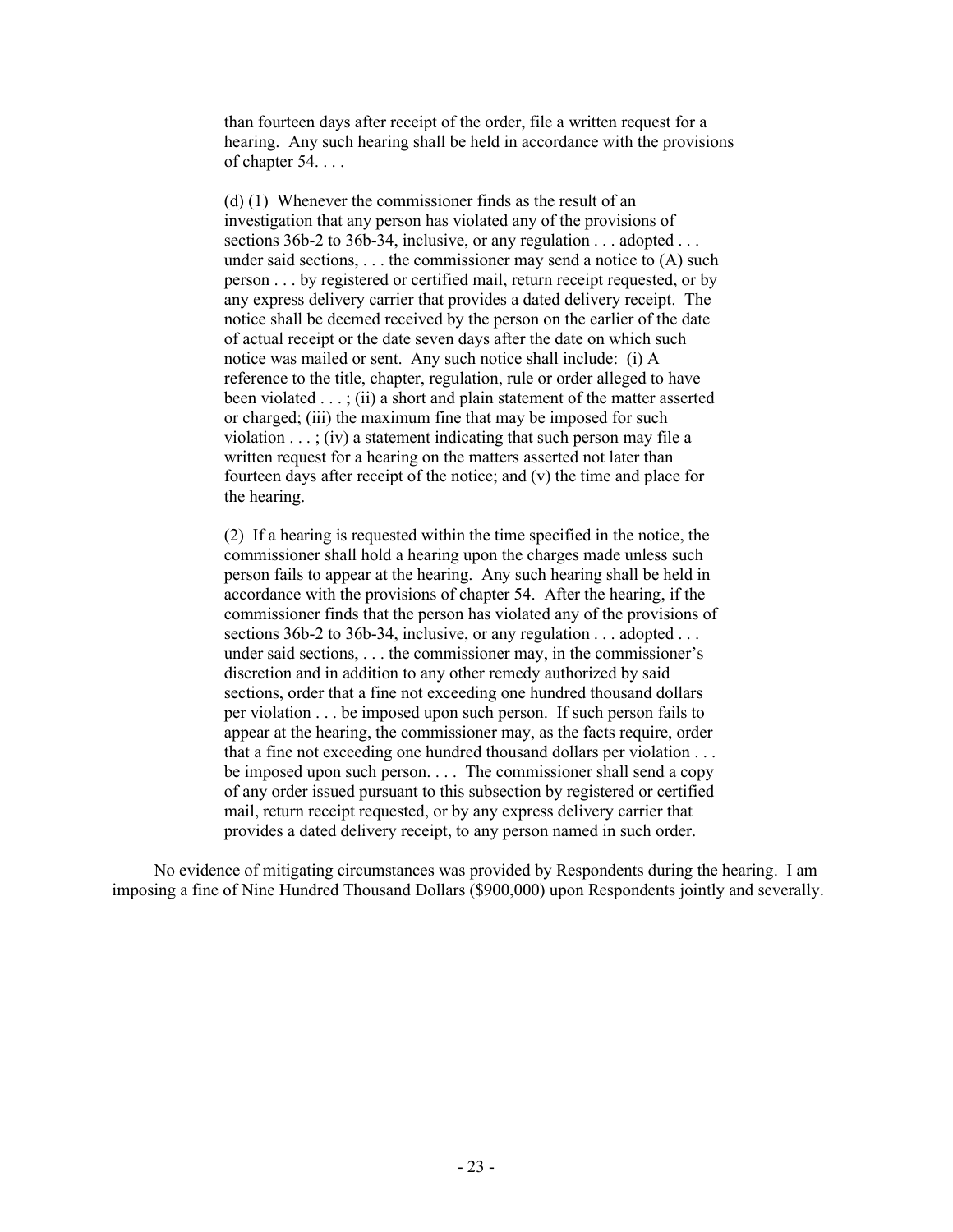#### *Notice and Public Interest*

Section 4-177 of the Connecticut General Statutes provides, in pertinent part, that:

(a) In a contested case, all parties shall be afforded an opportunity for hearing after reasonable notice.

(b) The notice shall be in writing and shall include: (1) A statement of the time, place, and nature of the hearing; (2) a statement of the legal authority and jurisdiction under which the hearing is to be held; (3) a reference to the particular sections of the statutes and regulations involved; and (4) a short and plain statement of the matters asserted. . . .

The Amended Notice issued by the Commissioner complied with subsections (a), (b) and (d) of Section 36b-27 of the Act and Section 4-177 of the Connecticut General Statutes.

Section 36b-31(b) of the Act provides, in pertinent part, that:

No . . . order may be made . . . unless the commissioner finds that the action is necessary or appropriate in the public interest or for the protection of investors and consistent with the purposes fairly intended by the policy and provisions of sections 36b-2 to 36b-34, inclusive. . . .

Section 36b-31(b) of the Act requires that the Commissioner find that an order is necessary or appropriate in the public interest or for the protection of investors and consistent with the purposes fairly intended by the policy and provisions of Sections 36b-2 to 36b-34, inclusive, of the Act. In this case, Mosaic and Westphalen failed to promptly file a correcting amendment to one or more of their Form ADV and Form U4 filings, respectively, on file with the Commissioner to disclose (a) in the case of Mosaic, other business activities and financial industry affiliations and activities, and (b) in the case of Westphalen, other business, both in violation of Section 36b-31-14e of the Regulations; Mosaic failed to register as an investment adviser, in violation of Section 36b-6(c)(1) of the Act; Westphalen failed to register as an investment adviser agent, in violation of Section 36b-6(c)(2) of the Act; Westphalen offered and/or sold unregistered securities, in violation of Section 36b-16 of the Act; Westphalen, in connection with the offer, sale or purchase of a security, made untrue statements of material fact or omitted to state material facts necessary to make statements made not misleading, in violation of Section 36b-4(a)(2) of the Act; Westphalen engaged in an act, practice or course of business that operated as a fraud or deceit, in violation of Section 36b-4(a)(3) of the Act; Mosaic and Westphalen made false or misleading statements to the Commissioner, in violation of Section 36b-23 of the Act; and Mosaic failed to retain its investment advisory records in accordance with legal requirements, in violation of Section 36b-14(a)(1) of the Act and Section 36b-31-14b(a) of the Regulations. Prohibition of such practices is consistent with the purpose of the Act as discussed by the Connecticut Legislature in 1977. "[S]ecurities laws generally contain three basic elements—registration of brokers and salesmen, antifraud provisions and registration of securities . . . ." *Connecticut Nat. Bank v. Giacomi*, 233 Conn. 304, 320 (1995). By publicly sanctioning Westphalen and Mosaic through the denial of their respective registrations, the issuance of an order to cease and desist, an order to make restitution and an order imposing fine, other securities personnel and investors should be warned and future violative conduct deterred.

I conclude that it is necessary and appropriate in the public interest and for the protection of investors and consistent with the purposes fairly intended by the policy and provisions of Sections 36b-2 to 36b-34, inclusive, of the Act to issue of the following order.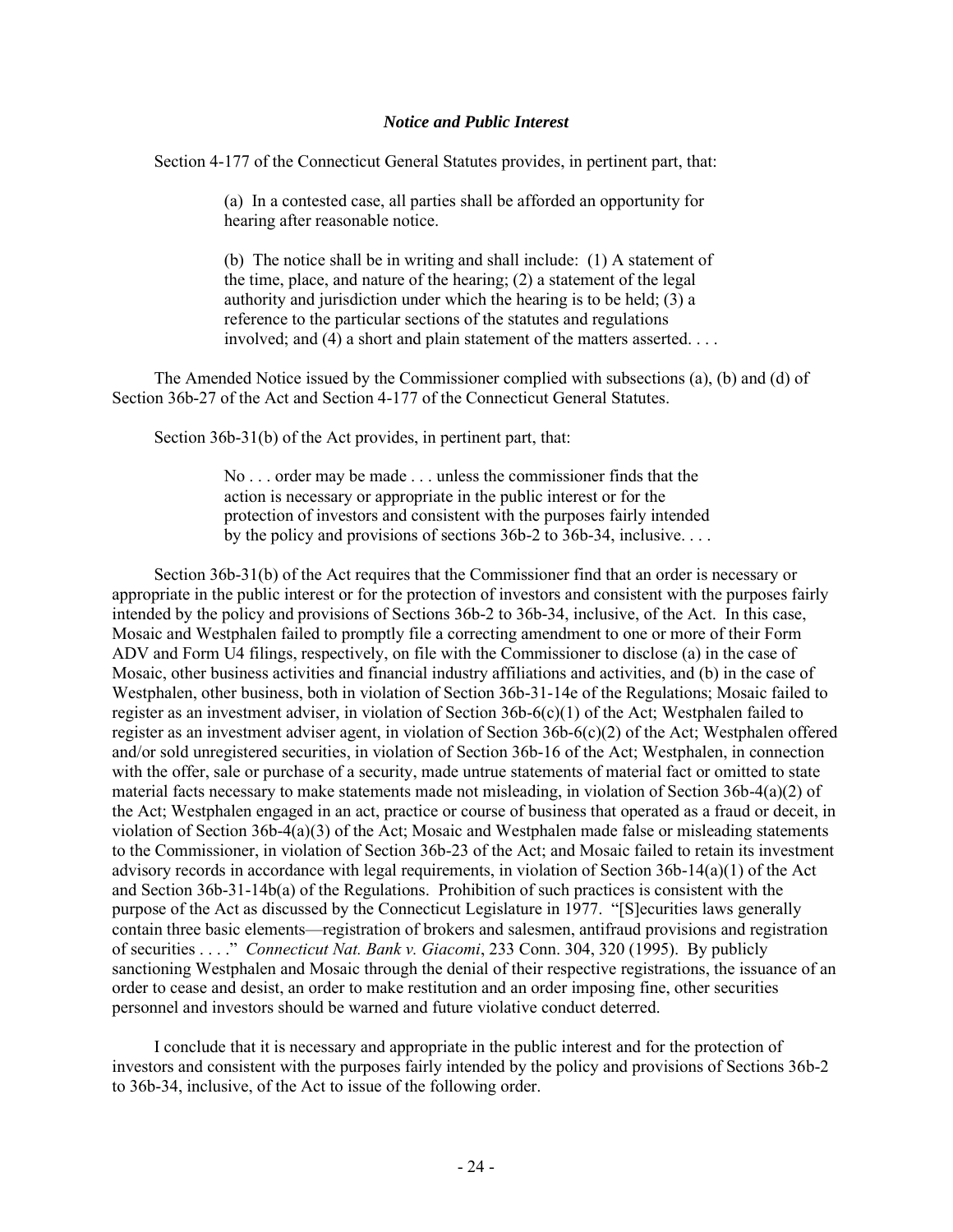# **IV. ORDER**

Having read the record, I hereby **ORDER**, pursuant to Sections 36b-15(a), 36b-15(e)(1), 36b-15(f), 36b-27(a), 36b-27(b) and 36b-27(d) of the Act, that:

- 1. On the date of entry of this Order, the registration of Adam Westphalen (CRD No. 2821723) as an investment adviser agent in Connecticut be **DENIED**;
- 2. On the date of entry of this Order, the registration of Mosaic Financial Strategies LLC d/b/a Mosaic Advisory Partners (CRD No. 288997) as an investment adviser in Connecticut be **DENIED**;
- 3. The Order to Cease and Desist issued against Adam Westphalen on May 10, 2019, be made **PERMANENT** with respect to violations of Section 36b-31-14e of the Regulations and Sections 36b-6(c)(2), 36b-16, 36b-4(a)(2), 36b-4(a)(3) and 36b-23 of the Act;
- 4. The Order to Cease and Desist issued against Mosaic Financial Strategies LLC f/k/a Mosaic Portfolio Strategists, LLC and Mosaic Financial Strategies LLC d/b/a Mosaic Advisory Partners on May 10, 2019, be made **PERMANENT** with respect to violations of Sections 36b-31-14e and  $36b-31-14b(a)$  of the Regulations, and Sections  $36b-6(c)(1)$ ,  $36b-23$  and  $36b-14(a)(1)$  of the Act;
- 5. A **FINE** of Nine Hundred Thousand and 00/100 Dollars (\$900,000) be imposed upon Adam Westphalen and Mosaic Financial Strategies LLC f/k/a Mosaic Portfolio Strategists, LLC and Mosaic Financial Strategies LLC d/b/a Mosaic Advisory Partners, jointly and severally, to be remitted to the Department of Banking by wire transfer, cashier's check, certified check or money order, made payable to "Treasurer, State of Connecticut", no later than forty-five (45) days after the date this Order is mailed;
- 6. The Order to Make Restitution issued against Adam Westphalen and Mosaic Financial Strategies LLC f/k/a Mosaic Portfolio Strategists, LLC and Mosaic Financial Strategies LLC d/b/a Mosaic Advisory Partners on May 10, 2019, be made **PERMANENT**, and Adam Westphalen and Mosaic Financial Strategies LLC f/k/a Mosaic Portfolio Strategists, LLC and Mosaic Financial Strategies LLC d/b/a Mosaic Advisory Partners, jointly and severally, shall make restitution as follows:
	- (a) No later than forty-five (45) days from the date this Order becomes effective, restitution shall be made to Investor A, as identified in Confidential Exhibit A attached hereto, by cashier's check, certified check or money order, in the amount of Sixty Thousand and 00/100 Dollars (\$60,000) plus interest at 6% per annum, sent by certified mail, return receipt requested;
	- (b) No later than forty-five (45) days from the date this Order becomes effective, restitution shall be made to Investor B, as identified in Confidential Exhibit A attached hereto, by cashier's check, certified check or money order, in the amount of Sixty-Three Thousand and 00/100 Dollars (\$63,000) plus interest at 6% per annum, sent by certified mail, return receipt requested;
	- (c) No later than forty-five (45) days from the date this Order becomes effective, restitution shall be made to Investor C, as identified in Confidential Exhibit A attached hereto, by cashier's check, certified check or money order, in the amount of Three Hundred Sixty-Seven Thousand and 00/100 Dollars (\$367,000) plus interest at 6% per annum, sent by certified mail, return receipt requested; and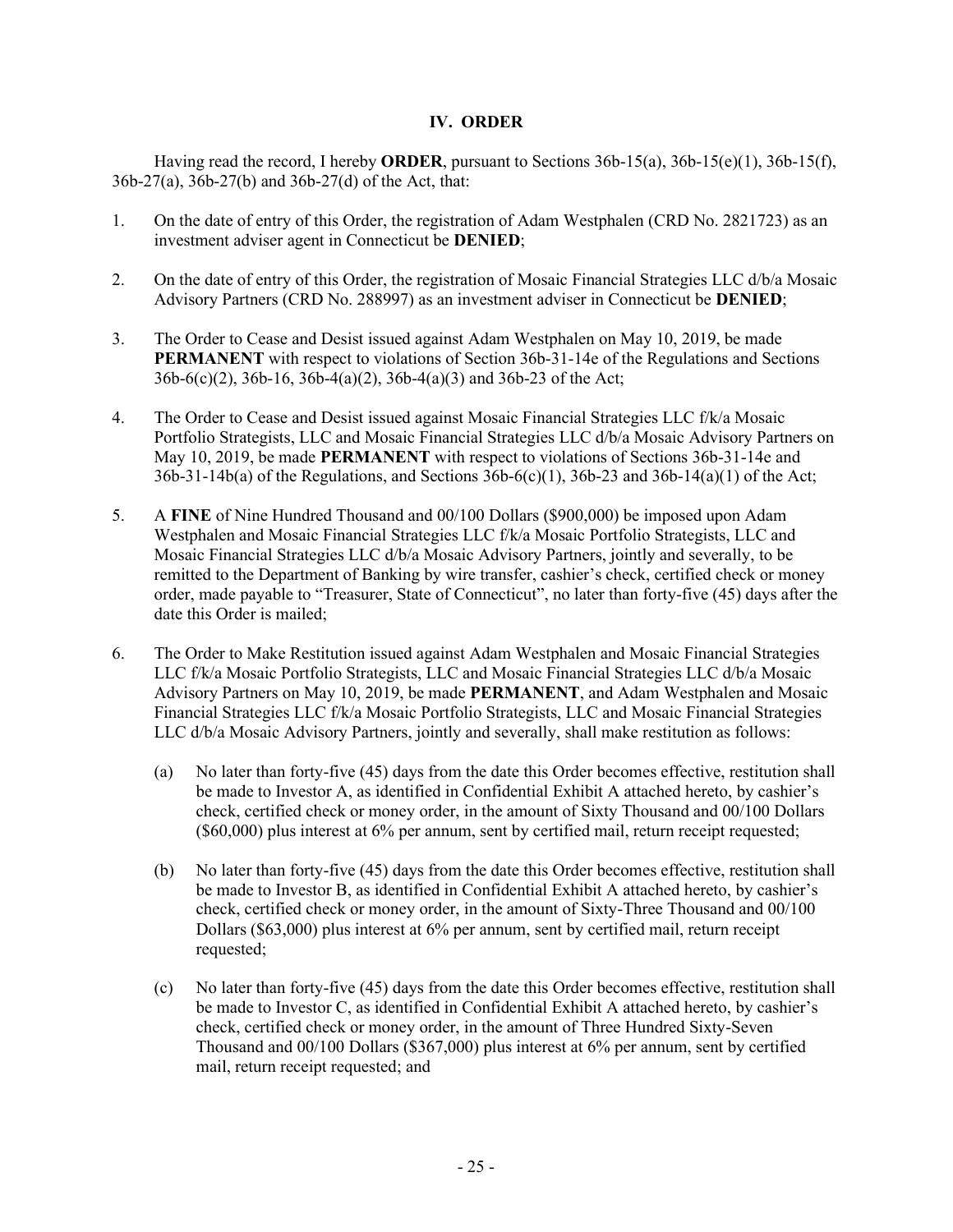- (d) Within ninety (90) days from the date this Order becomes effective, Adam Westphalen and Mosaic Financial Strategies LLC f/k/a Mosaic Portfolio Strategists, LLC and Mosaic Financial Strategies LLC d/b/a Mosaic Advisory Partners shall provide the Division proof of the ordered restitution payments in the form of copies of checks and return receipts.
- 7. This Order shall be entered and effective when mailed.

Dated at Hartford, Connecticut, this 27th day of July 2020.

 $\frac{1}{s}$ 

Jorge L. Perez Banking Commissioner